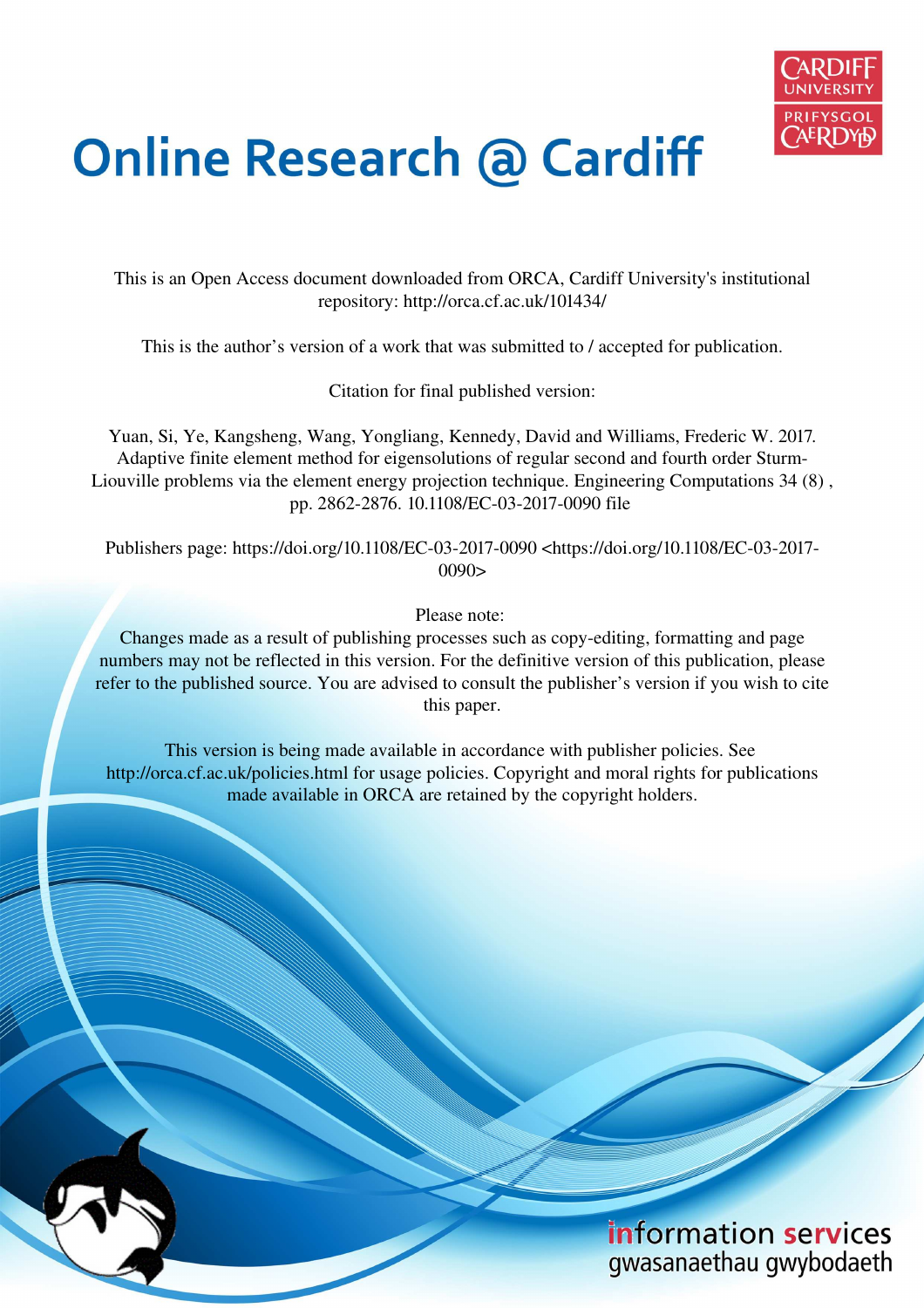# Adaptive finite element method for eigensolutions of regular second and fourth order Sturm-Liouville problems via the element energy projection technique

Si Yuan<sup>a</sup>, Kangsheng Ye<sup>a</sup>, Yongliang Wang<sup>a</sup>, David Kennedy<sup>b\*</sup> and Frederic W. Williams<sup>b</sup>

<sup>a</sup> Department of Civil Engineering, Tsinghua University, Beijing, 100084, P. R. China b  *School of Engineering, Cardiff University, Cardiff CF24 3AA, UK* 

Short title: Adaptive FEM for Sturm-Liouville problems

\* Corresponding author: Professor David Kennedy Address: School of Engineering, Cardiff University, Queen's Buildings, The Parade, Cardiff CF24 3AA, United Kingdom Email: kennedyd@cardiff.ac.uk Tel: (44) 29 2087 5340 Fax: (44) 29 2087 4939

# **March 2017**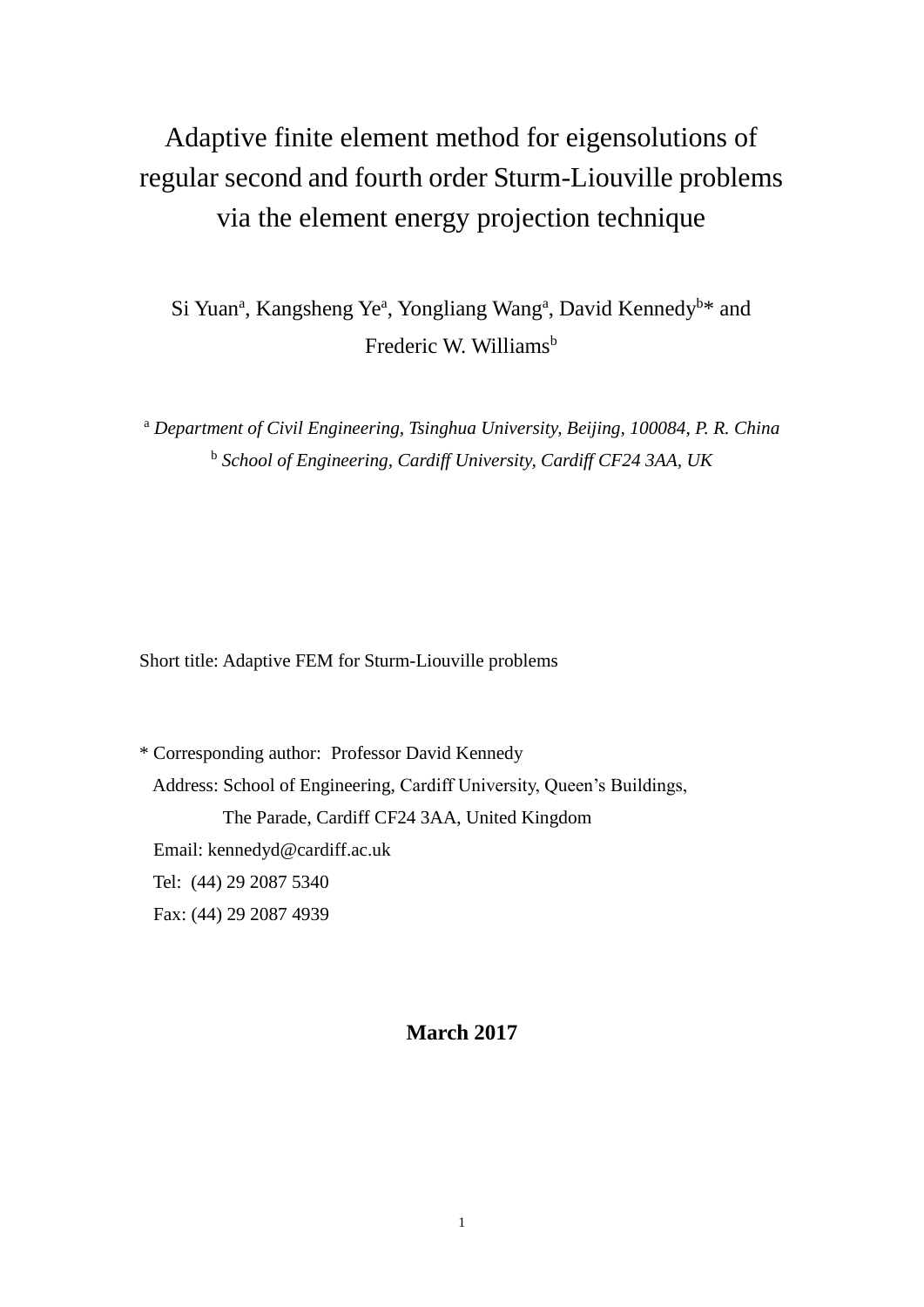#### **ABSTRACT**

#### **Purpose**

A numerically adaptive finite element (FE) method is presented for accurate, efficient and reliable eigensolutions of regular second and fourth order Sturm-Liouville (SL) problems with variable coefficients.

#### **Methodology**

After the conventional FE solution for an eigenpair (i.e. eigenvalue and eigenfunction) of a particular order has been obtained on a given mesh, a novel strategy is introduced, in which the FE solution of the eigenproblem is equivalently viewed as the FE solution of an associated linear problem. This strategy allows the Element Energy Projection (EEP) technique for linear problems to calculate super-convergent FE solutions for eigenfunctions anywhere on any element. These EEP super-convergent solutions are used to estimate the FE solution errors and to guide mesh refinements, until the accuracy matches user-preset error tolerance on both eigenvalues and eigenfunctions.

#### **Findings**

Numerical results for a number of representative and challenging SL problems are presented to demonstrate the effectiveness, efficiency, accuracy and reliability of the proposed method.

## **Research limitations**

The method is limited to regular SL problems, but it can also solve some singular SL problems in an indirect way.

#### **Value**

Comprehensive utilization of the EEP technique yields a simple, efficient and reliable adaptive FE procedure that finds sufficiently fine meshes for preset error tolerances on eigenvalues and eigenfunctions to be achieved, even on problems which proved troublesome to competing methods. The method can readily be extended to vector SL problems.

**KEYWORDS:** Eigenvalues; Adaptivity; Finite element; Energy methods; Projection schemes.

**ARTICLE CLASSIFICATION:** Research paper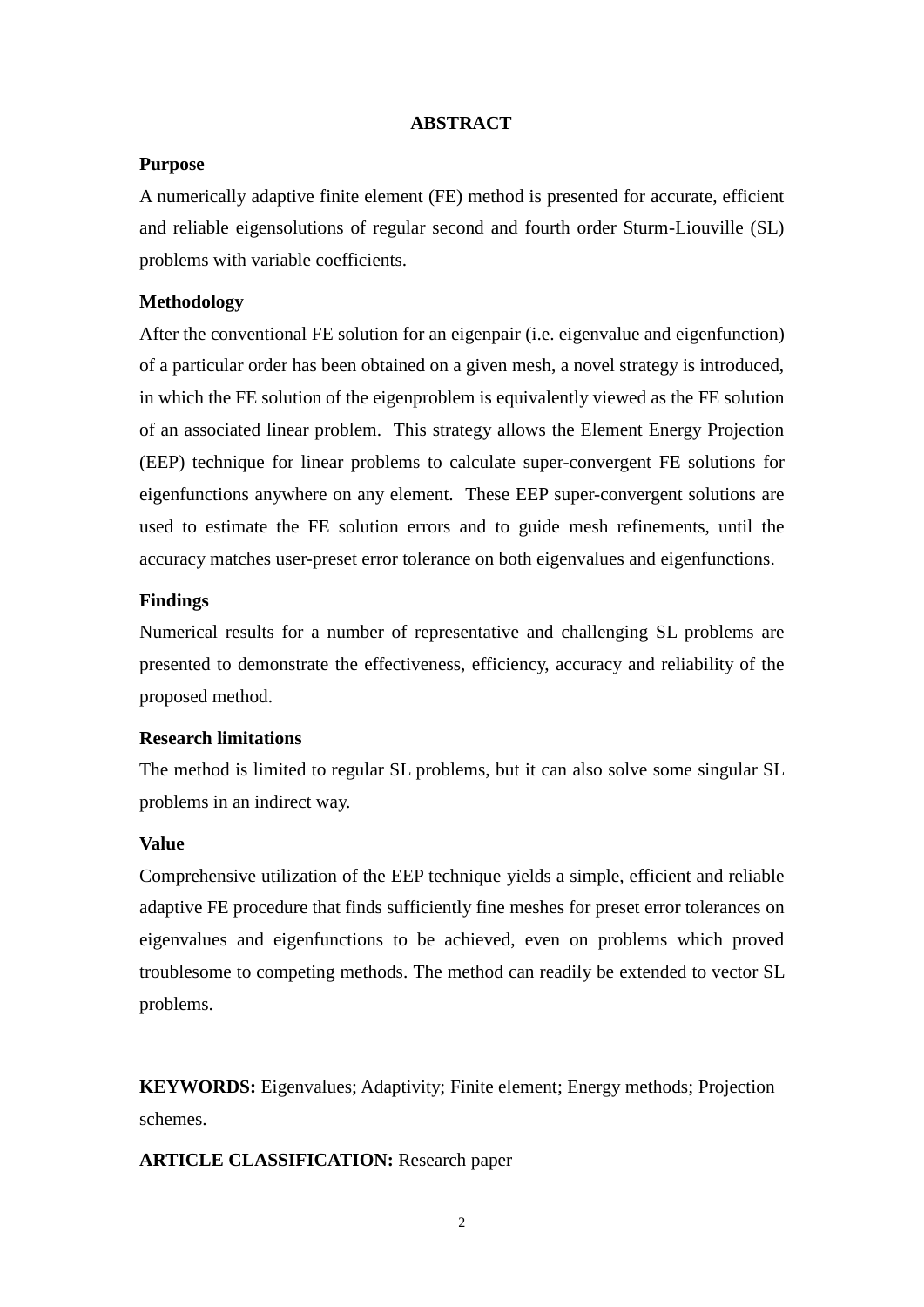#### **1. INTRODUCTION**

The theory presented in this paper covers the regular second and fourth order Sturm-Liouville (SL) eigenproblems to which many physical problems over a continuous spatial domain can be reduced. However, for convenience, the vibration of a non-uniform structural member is chosen as the default physical model in this paper. For brevity, Dirichlet (i.e. fixed-end) boundary conditions (BCs) are taken as the default for both second and fourth order SL problems in this paper. Also, for conciseness, whenever possible, both the second and fourth order SL problems are dealt with together by putting the fourth order case into brackets, e.g. second [fourth] order case. Additionally, in the equations parts (a) and (b) are for the second and fourth order SL cases, respectively, and the mathematical term 'eigenfunction' is frequently replaced by the physical term 'mode'.

The regular second order SL problem is to find the eigenvalues  $\lambda$  and eigenfunctions  $u(x)$  of the second order ordinary differential equation (ODE)

$$
Lu \equiv -(p(x)u')' + q(x)u = \lambda r(x)u, \quad a < x < b \tag{1}
$$

subject to the default BCs

<span id="page-3-0"></span>
$$
u(a) = 0, \quad u(b) = 0 \tag{2}
$$

where: prime denotes ordinary derivative; *L* is the associated self-adjoint operator;  $(a,b)$  is finite; *p*, *p'*, *q* and *r* are continuous on  $[a,b]$ ; *p* > 0 and *r* > 0 on  $[a,b]$ .

The regular fourth order SL problem is to find the eigenvalues  $\lambda$  and eigenfunctions  $w(x)$  of the fourth order ODE

$$
Lw \equiv (p(x)w'')'' - (s(x)w')' + q(x)w = \lambda r(x)w, \quad a < x < b
$$
 (3)

subject to the default BCs

<span id="page-3-1"></span>
$$
\begin{cases}\nw(a) = 0 & \quad \left\{w(b) = 0\right. \\
w'(a) = 0 & \quad \left\{w'(b) = 0\right.\n\end{cases} \tag{4}
$$

where:  $p$ ,  $p'$ ,  $p''$ ,  $s$ ,  $s'$ ,  $q$  and  $r$  are all continuous on [a,b];  $p > 0$  and  $r > 0$  on  $[a,b]$ . Note that the same symbol *L* is used in Eqs. [\(1\)](#page-3-0) and [\(3\)](#page-3-1) to represent different self-adjoint operators, which are easily distinguishable from related contexts.

For second order SL problems, there are a number of state-of-the-art codes, e.g. SLEDGE (Pruess and Fulton, 1993), SLEIGN2 (Bailey *et al*., 2001) and components of the NAG library (Numerical Algorithms Group, 1999), of which some only find the eigenvalues. However, the fourth order SL problem is very challenging and to the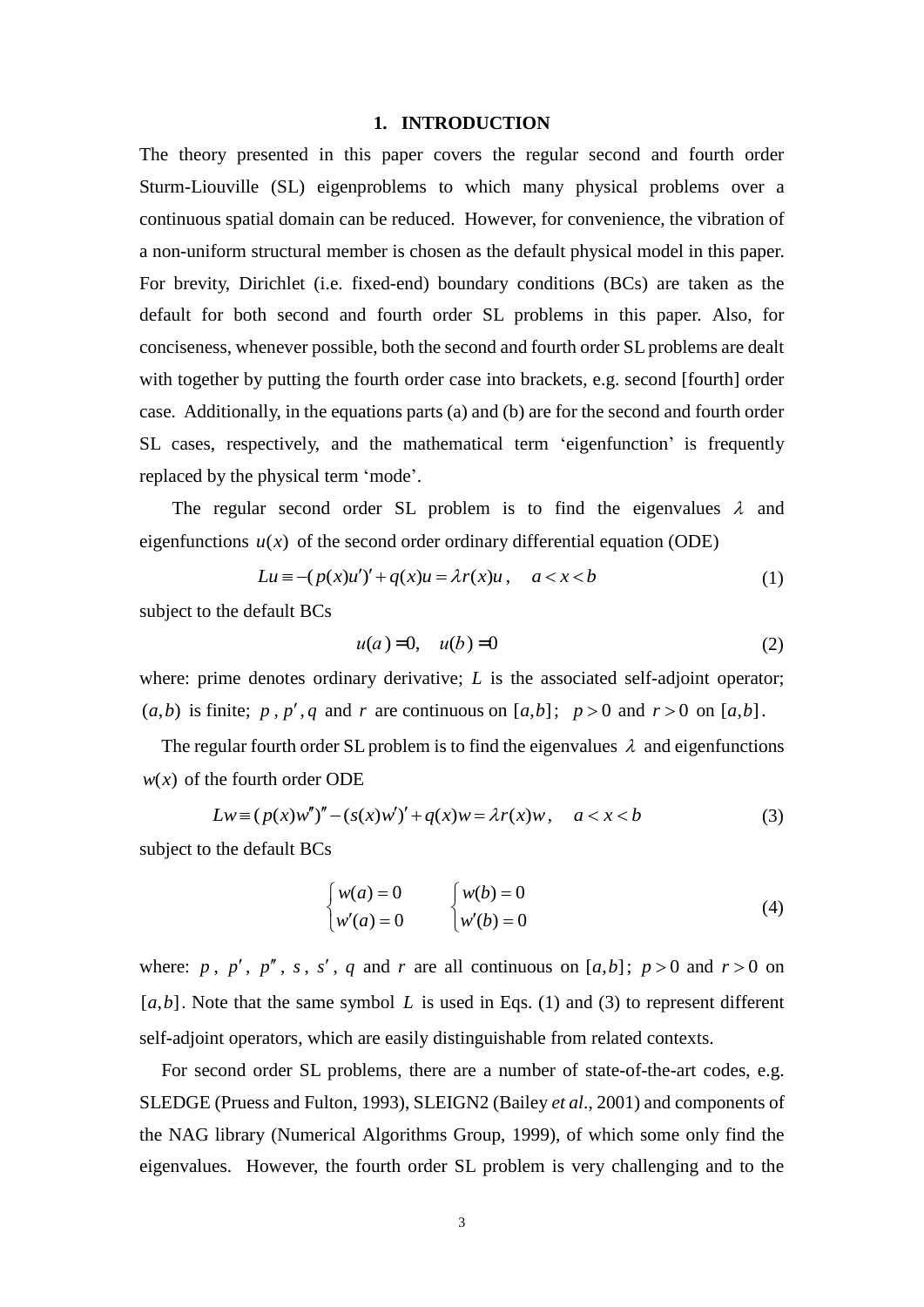authors' best knowledge the only code that specifically solves such problems is SLEUTH (Greenberg and Marletta, 1997), which unfortunately does not impose error control on eigenfunctions and hence cannot serve as a complete eigensolver. Both packages of SLEDGE and SLEUTH use piecewise constant approximation of the variable coefficients in SL problems with shooting methods used to locate eigenvalues. The package SLEIGN2 uses the Prüfer transformation and oscillatory properties to calculate both eigenvalues and eigenfunctions.

There are some other approximate methods dedicated to SL problems. Prikazchikov and Loseva (2004) constructed a difference scheme of high order by using a special FE method for second order SL problems, Andrew (2003) proposed an asymptotic correction technique to improve the accuracy of FE solutions for second order SL problems, Yücel and Boubaker (2012) applied the Differential Quadrature Method to compute the eigenvalues of some regular fourth order SL problems, and Taher *et al*. (2013) proposed a technique based on the chebyshev spectral collocation method for the eigenvalues of fourth order SL problems. However, these methods are generally not adaptivity oriented and lack ingredients required in an adaptive package.

The authors of this paper were motivated to probe into SL eigenproblems from the structural engineering discipline by having successfully solved structural vibration problems with uniform members (Yuan *et al*., 2003; Williams and Wittrick, 1970; Wittrick and Williams, 1971, 1973), which are special cases of both second and fourth order SL problems with constant coefficients. Four of the present authors developed a recursive second order convergence method (Yuan *et al*., 2003) for accurate solution of both eigenvalues (natural frequencies) and eigenfunctions (modes) by using the exact Dynamic Stiffness Method (DSM). This critical success led to further progress in a series of research projects using the DSM (Djoudi *et al*., 2005; Yuan *et al*., 2007c, 2014).

The procedure presented in this paper is based on the conventional finite element (FE) method (Bathe, 1996). This means that it no longer requires the calculation of exact dynamic stiffnesses, but instead relies on sufficiently fine meshes being found for sufficiently accurate FE solutions. The most important and substantial contribution of the present paper is its presentation of an adaptive procedure for finding such meshes. A key component in the procedure is the recently developed Element Energy Projection (EEP) technique (Yuan *et al*., 2006, 2007a, 2007b; Yuan and Zhao, 2007; Yuan and Xing, 2014), which is applied, with a novel 'technology transfer' from linear problems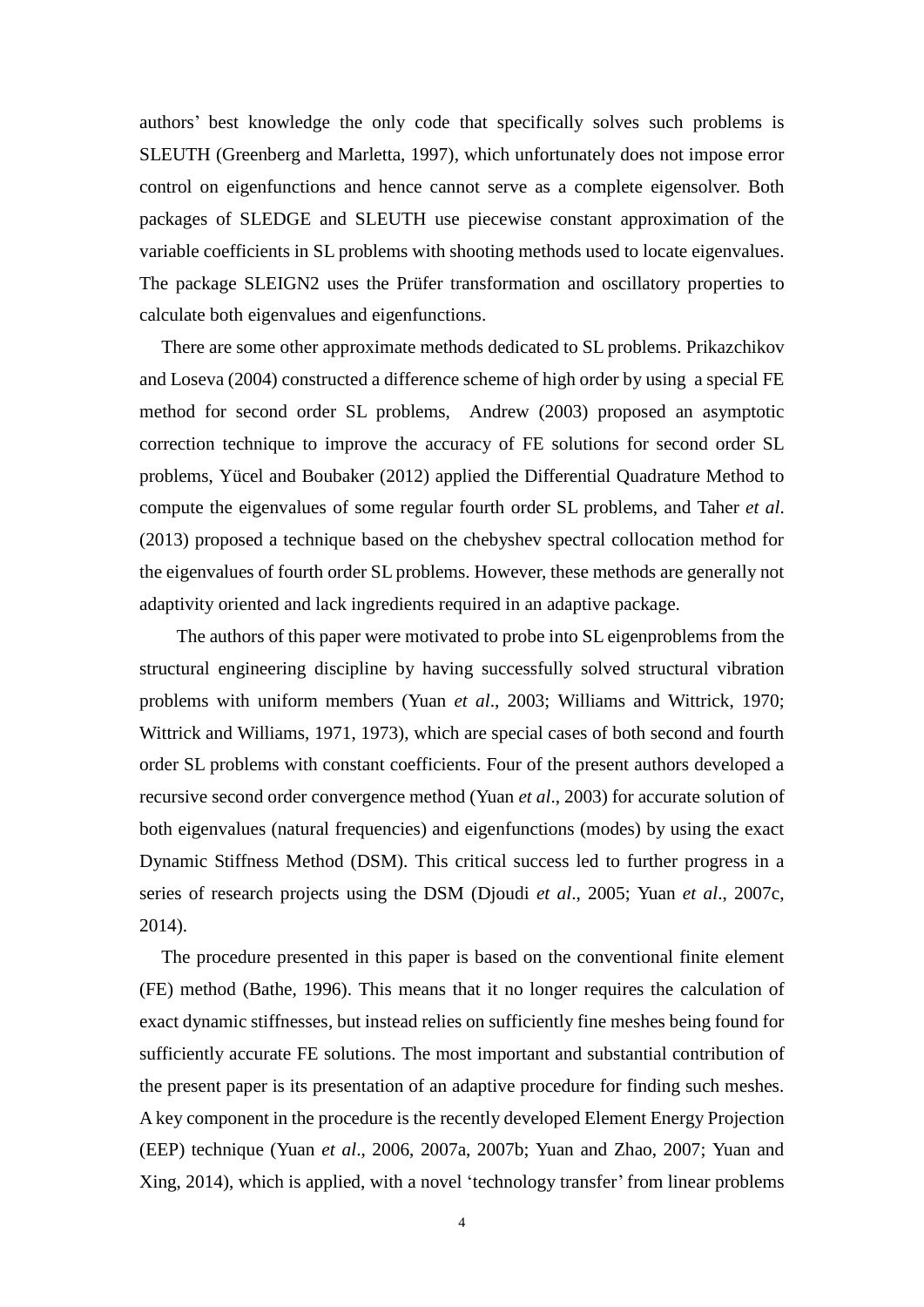to the current eigenproblem, to calculate super-convergent solutions, which are called EEP solutions in the following, for eigenfunctions during the FE post-processing stage. These EEP solutions are then used as if they were exact solutions to estimate the errors in the FE solutions and hence to further guide mesh refinements (Yuan and He, 2006; Yuan *et al.*, 2008). This yields a simple, efficient, reliable and general adaptive FE procedure that is able to find sufficiently fine meshes for the accuracy of the obtained FE solutions to satisfy the user-preset error tolerances on both eigenvalues and eigenfunctions.

#### **2. OUTLINE OF THE SOLUTION PROCEDURE**

For conciseness and neatness, suppose that the leading *n* eigenpairs  $(\lambda_k, u_k \mid w_k)$  $(k = 1, \ldots, n)$  are required (although *k* may not necessarily be from 1) and that the user-preset error tolerance for both eigenvalues and modes is *Tol* . The aim of the procedure presented is to find FE solutions  $(\lambda_k^h, u_k^h \, [\, w_k^h] )$ *h k*  $\lambda_k^h$ ,  $u_k^h$  [ $w_k^h$ ]) ( $k = 1,...,n$ ) on sufficiently fine meshes  $\pi_k$  ( $k = 1, ..., n$ ) such that

$$
|\lambda_k - \lambda_k^h| \leq Tol \cdot (1 + |\lambda_k|) \tag{5}
$$

<span id="page-5-0"></span>
$$
\max/u_k - u_k^h \leq Tol \text{, with } \max/u_k = 1 \tag{6a}
$$

$$
\max/w_k - w_k^{h_j} \leq Tol \quad \text{with} \quad \max/w_k = 1 \tag{6b}
$$

Since the exact solutions  $(\lambda_k, u_k \, [w_k])$  are not usually available, the proposed procedure uses the following stop criteria instead

<span id="page-5-2"></span>
$$
\lambda_{u} - \lambda_{l} \leq Tol \cdot (1 + \max(|\lambda_{l}|, |\lambda_{u}|)), \quad \lambda_{k}^{h} \in (\lambda_{l}, \lambda_{u})
$$
\n
$$
(7)
$$

<span id="page-5-1"></span>
$$
\max/u_k^* - u_k^h / \leq Tol \text{, with } \max/u_k^h / = 1 \tag{8a}
$$

$$
\max/w_k^* - w_k^h / \leq Tol \quad \text{with} \quad \max/w_k^h = 1 \tag{8b}
$$

where the eigenvalue interval is defined by bounds  $(\lambda_l, \lambda_u)$  calculated on the mesh  $\pi_k$ and the more accurate  $u_k^*$  [ $w_k^*$ ] are EEP solutions calculated based on  $u_k^h$  [ $w_k^h$ ] on the mesh  $\pi_k$ , which will be described below. Note that once Eq. (7) is satisfied with true bounds  $(\lambda_1, \lambda_1)$ , any value in  $(\lambda_1, \lambda_1)$  serves as a valid FE solution  $\lambda^h$  which is guaranteed to satisfy Eq. (5).

In practical computation, the solution procedure starts from the lowest eigenpair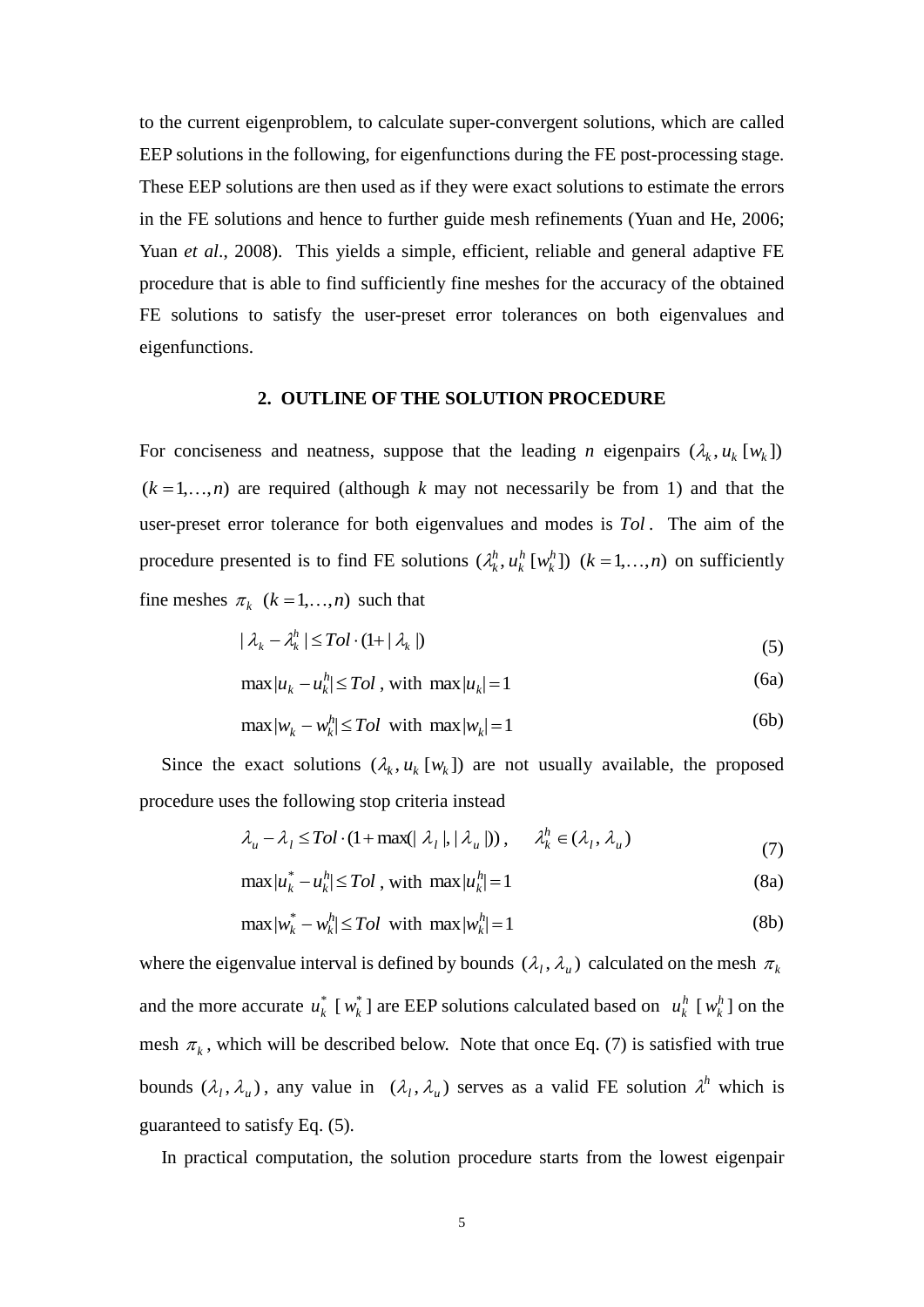$(\lambda_1, u_1 [w_1])$  and successively advances until the highest eigenpair  $(\lambda_n, u_n [w_n])$  has been found. To start with the first eigenpair, an initial mesh  $\pi_0$  is specified by the user. After the adaptive solution for the first eigenpair has been completed, its final mesh  $\pi_1$ is used as the initial mesh for finding the next eigenpair.

The proposed adaptive procedure achieves the above objective for each eigenpair  $(\lambda, u[w])$  simply by implementing the following three-step adaptive strategy.

**(1) FE solution.** On the current mesh, the conventional FE solution  $(\lambda^h, u^h[w^h])$ is obtained by jointly using the bisection method, the Sturm sequence property and inverse iteration, as described in Section 3.

**(2) EEP solution.** Based on the FE solution  $(\lambda^h, u^h[w^h])$ , the EEP solution  $u^*$  [ $w^*$ ] is calculated on each element *e*, as described in Section 4.

**(3) Mesh refinement.** The EEP solution  $u^* [w^*]$  is used to calculate the maximum error on each element max  $|u^* - u^h|$  $\max_{e} |u^* - u^h|$  [ max  $|w^* - w^h|$  $\max_{e} |w^* - w^h|$ . For those elements for which Eq. [\(8\)](#page-5-1) is not satisfied, the error-averaging method (Yuan *et al*., 2008) is used to subdivide each into two elements, forming a new refined mesh, as described in Section 5. Then the procedure returns to the first step (i.e. the FE solution) and cycles until all elements satisfy Eq. [\(8\)](#page-5-1).

The above three steps constitute a round of adaptive iteration. After Eq. (8) has been satisfied by a series of such adaptive iterations, the procedure further proceeds to satisfying Eq. [\(7\)](#page-5-2) by adjusting the bounds on the sought eigenvalue.

#### **3. FE SOLUTION**

This section describes the implementation of the first step of the adaptive strategy, i.e. the conventional FE solution.

#### *3.1 FE formulation*

The element model adopted is the conventional polynomial element of degree  $m > 1$ [ $m > 3$ ], with length *h* and end nodal coordinates  $\bar{x}_1$  and  $\bar{x}_2$ . Also let  $u^h \in C^0$  $[w^h \in C^1]$  denote the conventional FE solution on the given mesh  $\pi$ , in which  $C^0$  is the space of continuous functions and  $C<sup>1</sup>$  is the space of the functions which are continuous up-to the first-order derivative. As in common practice, the shape functions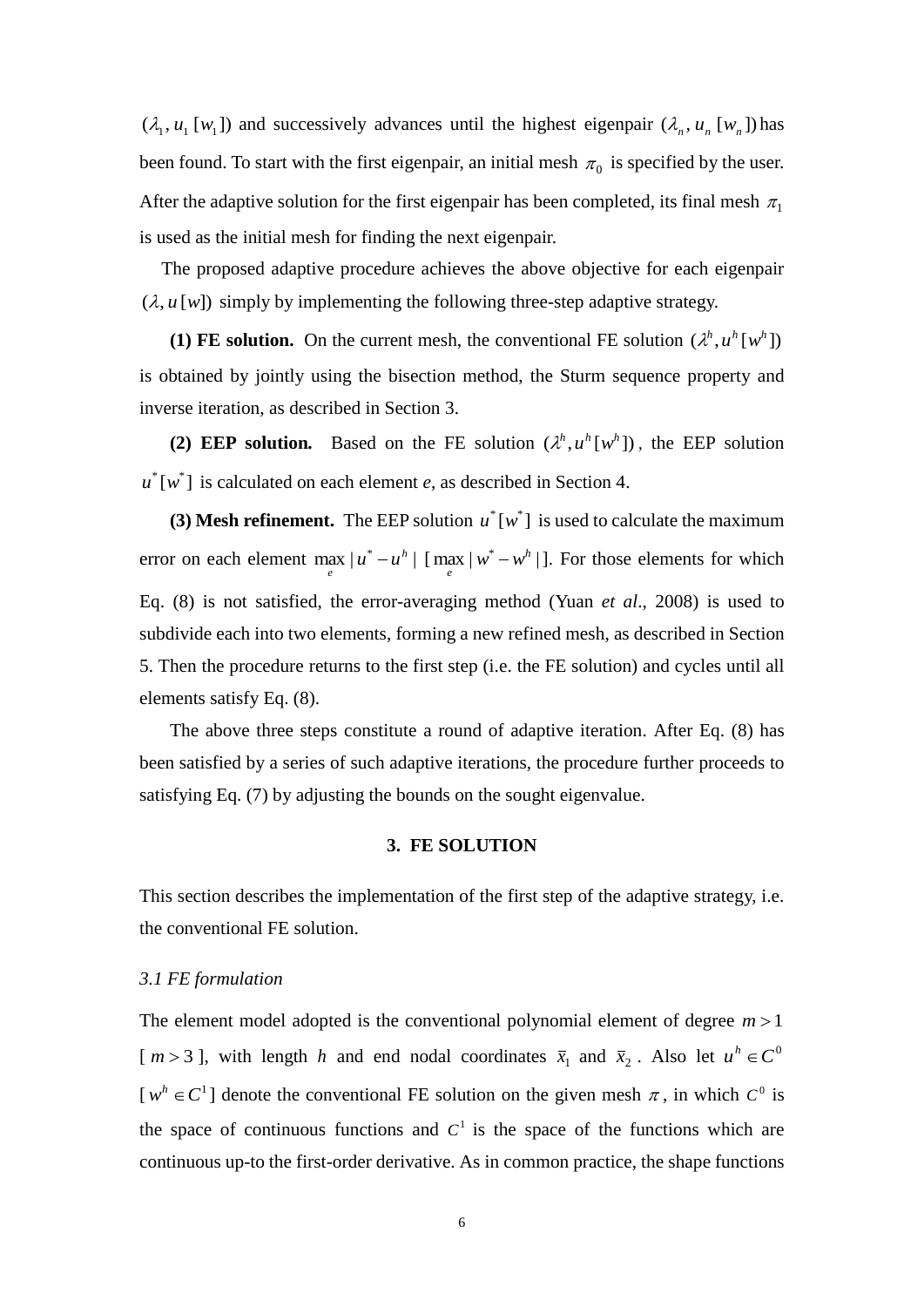for  $u^h$  could be of either Lagrange or hierarchical type whereas those for  $w^h$  are of Hermite type.

For the current mesh  $\pi$ , the standard FE formulation leads to a linear eigenproblem of the form (Bathe, 1996)

<span id="page-7-1"></span><span id="page-7-0"></span>
$$
KD = \lambda MD \tag{9}
$$

where **D** is the so-called mode vector, and both **K** and **M** are square and symmetrical constant matrices with **M** being also positive definite. Given an arbitrary trial value  $\lambda_a$  (shift value), the above problem can be equivalently written in the shifted form (Bathe, 1996)

$$
\mathbf{K}_a \mathbf{D} = \mu \mathbf{M} \mathbf{D} \quad \text{with } \mathbf{K}_a = \mathbf{K} - \lambda_a \mathbf{M}, \ \mu = \lambda - \lambda_a \tag{10}
$$

Eq. [\(10\)](#page-7-0) is taken as the eigenproblem to be solved in the remainder of this paper.

#### *3.2 Divide-and-Conquer*

For the sake of reliability, Eq. [\(10\)](#page-7-0) is solved by a two-phase *Divide-and-Conquer* (DC) strategy (Yuan *et al*., 2003) as follows.

- (i) *Divide phase*. Quickly isolate an eigenvalue interval  $(\lambda_l, \lambda_u)$  containing the sought eigenvalue (initially the first one  $\lambda_1^h$ ) on the current mesh by using the bisection method via the Sturm sequence property;
- (ii) *Conquer phase*. Find the eigenpair  $(\mu^h, \mathbf{D}^h)$  by using inverse iteration to obtain the conventional FE solution  $(\lambda^h, u^h[w^h])$  with  $\lambda^h \in (\lambda_1, \lambda_1)$ .

#### *3.3 J-count based on Sturm sequence property*

According to the well-known Sturm sequence property (Wilkinson, 1965), the total number of eigenvalues below  $\lambda_a$  for Eq. [\(10\)](#page-7-0) can be calculated by the following *J-count* formula

$$
J(\lambda_a) = s\{\mathbf{K}_a\} \tag{11}
$$

Here  $s(K_a)$  is the sign count of  $K_a$ , which equals the number of negative leading diagonal elements of the upper triangular matrix  $\mathbf{K}_a^{\Delta}$  obtained from  $\mathbf{K}_a$  by ordinary Gaussian elimination. One of the usages of the *J-count* is, at the *Divide phase*, to incorporate it into the bisection method (Williams and Wittrick, 1970) to search for bounds  $(\lambda_l, \lambda_u)$  on the sought *k*-th eigenvalue  $\lambda_k$  such that  $J(\lambda_u) \ge k$  and  $J(\lambda_l) < k$ .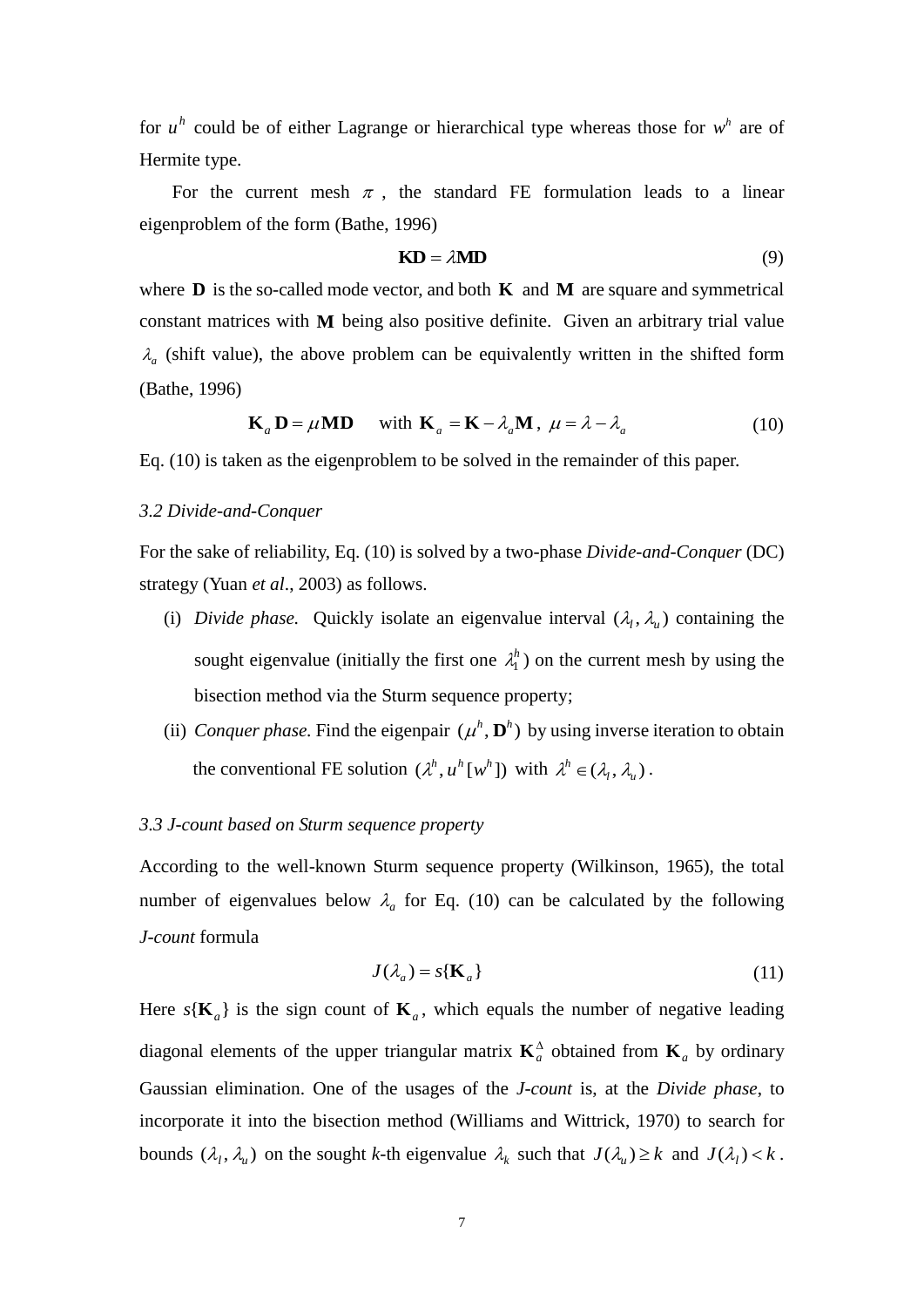Another usage is to compute the number of eigenvalues  $N_r$  in a given eigenvalue interval  $(\lambda_l, \lambda_u)$  as

$$
N_r = J(\lambda_u) - J(\lambda_l) \tag{12}
$$

Using the *J-count*, the *Divide phase* is performed as follows. Bisection is used simply to find an interval  $(\lambda_l, \lambda_u)$  containing the sought eigenvalue  $\lambda_k$  and then the interval  $(\lambda_l, \lambda_u)$  is further narrowed by the bisection method until either (a)  $N_r = 1$  in  $(\lambda_1, \lambda_1)$  or (b)  $N_r > 1$  in  $(\lambda_1, \lambda_1)$  but the interval is narrow enough to satisfy the stop criterion of Eq. [\(7\)](#page-5-2). In case (b), all  $N_r$  (>1) eigenvalues in  $(\lambda_l, \lambda_u)$  are considered to be coincident for the current mesh. In the following analysis, case (a) is considered as the default case with case (b) only briefly addressed.

When an appropriate interval  $(\lambda_l, \lambda_u)$  has been identified, the procedure switches from the *Divide phase* to the *Conquer phase* which solves Eq. [\(10\)](#page-7-0) by inverse iteration for the eigenpair  $(\mu^h, \mathbf{D}^h)$ .

#### *3.4 Inverse iteration*

Suppose that during the *Divide phase* an eigenvalue interval  $(\lambda_1, \lambda_1)$  has been identified by the bisection method. In case (a), i.e. when  $N_r = 1$ , the initial  $\lambda_a$  is set as  $\lambda_a = \frac{1}{2}(\lambda_l + \lambda_u)$ . This ensures that the nearest eigenvalue to  $\lambda_a$  is the one within  $(\lambda_l, \lambda_u)$  and hence guarantees that the desired eigenvalue  $\mu$  is the numerically smallest of all the eigenvalues of Eq. [\(10\)](#page-7-0) and so can be safely and efficiently solved for by using inverse iteration (Yuan *et al*., 2003) which guarantees convergence on the eigenpair  $(\mu, \mathbf{D})$  for which the absolute eigenvalue is least. The inverse iteration is terminated when

$$
\left| \mu^{(i+1)} - \mu^{(i)} \right| < Tol \quad \text{and} \quad \max \left| D_j^{(i+1)} - D_j^{(i)} \right| < Tol \tag{13}
$$

Here  $D_j^{(i)}$  is the *j*-th component in **D** at the *i*-th inverse iteration step and **D** is normalized by  $\max_{j} |D_j| = 1$ . In case (b), i.e. when  $N_r > 1$ , Eq. [\(10\)](#page-7-0) is solved with  $\lambda_a = \frac{1}{2}(\lambda_l + \lambda_u)$  by using subspace iteration to find the  $N_r$  absolutely smallest eigenpairs simultaneously.

Note that both the inverse and subspace iterations involve factorization of  $\mathbf{K}_a$ ,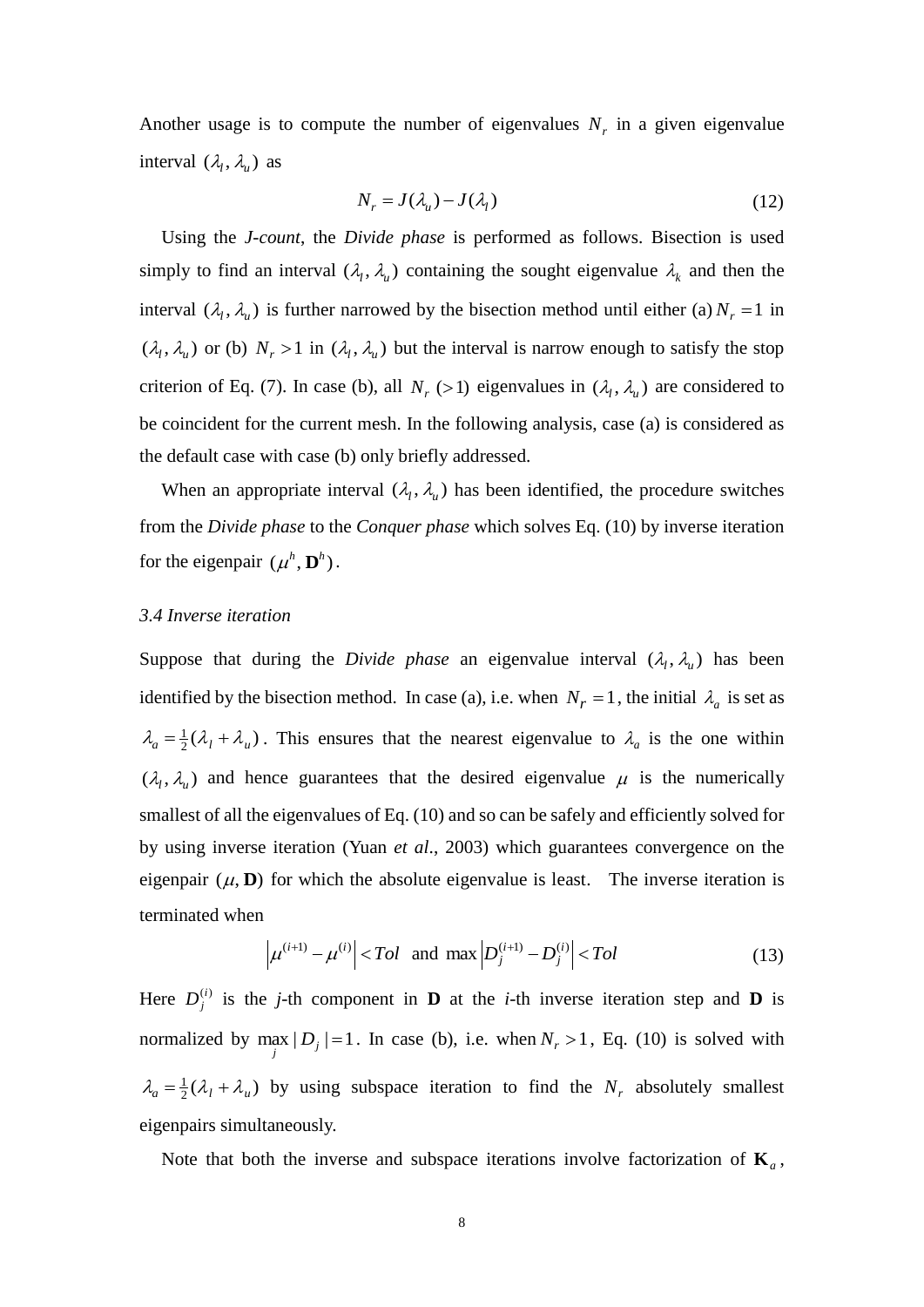which implies the *J-count* at  $\lambda_a$  for the current mesh can easily be found without additional computation. Hence it is immediately known whether  $\lambda_a$  is a new upper or lower bound and the eigenvalue interval  $(\lambda_l, \lambda_u)$  is updated accordingly.

After the above inverse iteration converges, an FE solution  $(\mu^h, \mathbf{D}^h)$  (i.e.  $(\lambda^h, \mathbf{D}^h)$ ) with  $\lambda^h = \lambda_a + \mu^h$  $\lambda^h = \lambda_a + \mu^h$ ) of Eq. [\(10\)](#page-7-0) is obtained. However, the current mesh may not be sufficiently fine and so the accuracy of this FE solution needs to be checked by a more accurate solution, namely the EEP solution, which is discussed in the following section.

### **4. EEP SOLUTION**

This section firstly introduces a recently developed Element Energy Projection (EEP) technique for extracting super-convergent solutions from conventional FE solutions of linear boundary value problems (BVPs). It then presents a novel technology transfer of the EEP technique from linear BVP to SL problems, enabling the desired error checking for the FE solution of SL problems.

#### *4.1 EEP formulae for linear BVP*

Consider the second [fourth] order BVP of Eq. [\(1\)](#page-3-0) [Eq. [\(3\)](#page-3-1)] with  $\lambda r(x)u$  [ $\lambda r(x)w$ ] being replaced by a 'load' term  $f(x)$  [  $f(x)$  ] and its FE solutions for  $u$  [w] which, for convenience, are called displacements in this section. It is well known that for elements of degree *m* the FE solution  $u^h$  [ $w^h$ ] gains, for sufficiently smooth problems and solutions, a super-convergence  $O(h^{2m})$  [ $O(h^{2(m-1)})$ ] at the element end nodes [25, 26], while the FE solutions of  $u^h$  [ $w^h$ ] at element interior points only gain convergence  $O(h^{m+1})$  [ $O(h^{m+1})$ ] (Douglas, 1974; Strang and Fix, 1973).

In earlier studies led by the first author (Yuan *et al*., 2006, 2007a, 2007b; Yuan and Zhao, 2007; Yuan and Xing, 2014), it has been found that the well-known projection theorem (Strang and Fix, 1973) in FE mathematical theory almost holds true for a single element of degree  $m(>1)$  [ $m(>3)$ ]. Accordingly, based on a series of related conceptual studies, the EEP method has been developed for computation of both super-convergent displacements and derivatives at any interior point for FE solution of linear BVPs. The EEP formulae were developed in both simplified and condensed forms. This paper uses the simplified form, due to its simplicity, convenience and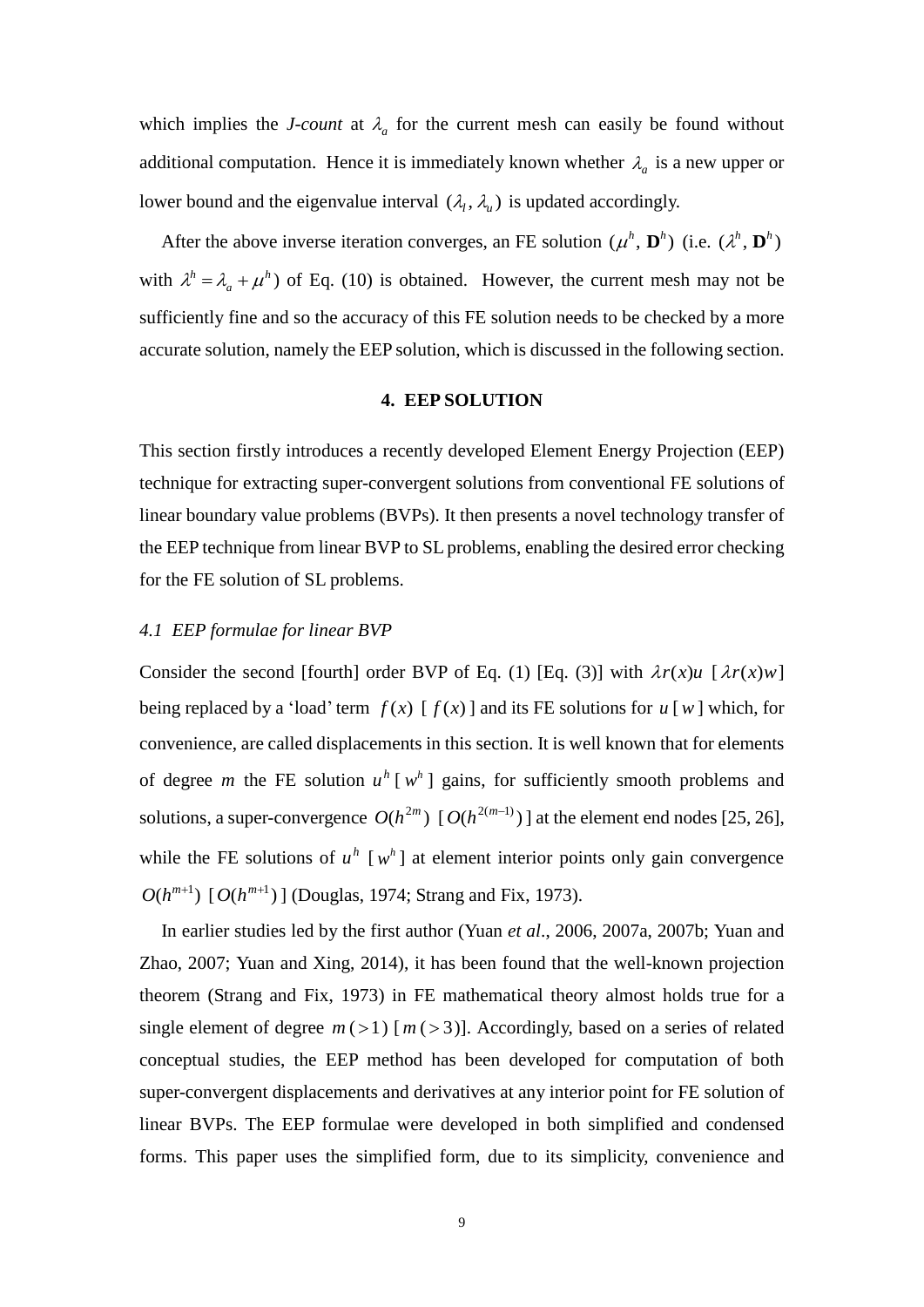efficiency, the formulae of which are presented as follows

<span id="page-10-0"></span>
$$
u^* = u^h + \frac{h}{p} \left( \overline{N}_1 \int_{\overline{x}_1}^{\overline{x}} (f - Lu^h) \overline{N}_2 dx + \overline{N}_2 \int_{\overline{x}}^{\overline{x}_2} (f - Lu^h) \overline{N}_1 dx \right)
$$
(14a)

$$
p\overline{w}^* = p\overline{w}^h + J_2^0 (\overline{x}_1 - \overline{x})^3 / 6 + J_2^1 (\overline{x}_1 - \overline{x})^2 / 2
$$
  

$$
-J_1^0 (\overline{x}_2 - \overline{x})^3 / 6 - J_1^1 (\overline{x}_2 - \overline{x})^2 / 2
$$
 (14b)

Here:  $\overline{N}_i$  (*i* = 1, 2) are the linear shape functions; ( )<sup>\*</sup> represents EEP value at the interior point  $\bar{x} \in (\bar{x}_1, \bar{x}_2)$  with  $h = \bar{x}_2 - \bar{x}_1$ ; and

$$
J_1^{\alpha} = \int_{\bar{x}_1}^{\bar{x}} (f - Lw^h) \, \overline{N}_2^{\alpha} dx, \quad J_2^{\alpha} = \int_{\bar{x}}^{\bar{x}_2} (f - Lw^h) \, \overline{N}_1^{\alpha} dx, \quad \alpha = 0, 1 \tag{15}
$$

with  $\overline{N}_i^{\alpha}$  (*i* = 1,2,  $\alpha$  = 0,1) being conventional cubic Hermite shape functions.

Mathematical analyses (Yuan and Zhao, 2007; Yuan and Xing, 2014; Zhao *et al*., 2007; Yuan *et al.*, 2015) have proved that for both the second and fourth order cases  $u^*$ and  $w^*$  gain in general a super-convergence of at least  $O(h^{m+2})$  in maximum norm, i.e.  $\max_{a < x < b} |u - u^*| < Ch^{m+2}$  $\max_{a < x < b} |u - u^*| < Ch^{m+2} \quad \text{[} \quad \max_{a < x < b} |w - w^*| < Ch^{m+2}$  $\max_{a \leq x \leq b} |w - w^*| < Ch^{m+2}$  ]. It is also worth mentioning that the calculations of Eq. [\(14\)](#page-10-0) are performed at the post-processing stage, and involve only some definite integration.

Since the accuracy of the EEP solution  $u^*$  [ $w^*$ ] is at least one order higher than that of  $u^h$  [ $w^h$ ], for elements of degree  $m > 1$  [ $m > 3$ ], a very simple strategy for error estimation is to use  $u^*$  [w<sup>\*</sup>] instead of the exact solution  $u$  [w] to estimate the errors in  $u^h$  [ $w^h$ ]. This estimate tends to become more accurate and reliable as the mesh becomes finer ( $h \rightarrow 0$ ) and hence can be used to guide mesh refinement.

#### *4.2 EEP technology transfer to SL problems*

The EEP formulae are powerful and valuable but a key question remains unanswered: namely, they are for linear BVPs, so how can they be applied to SL problems which essentially have a special nonlinear form due to the obviously nonlinear term  $\lambda r(x)u$  $\left[ \lambda r(x) w \right]$ ? The answer is as follows.

Note that Eq. [\(10\)](#page-7-0) is solved as the shifted form of Eq[. \(9\)](#page-7-1), so that at the final stage of the inverse iteration the obtained solution  $(\mu^h, u^h | w^h)$  is the best FE solution on the current mesh to the shifted ODE eigenproblem

<span id="page-10-1"></span>
$$
L_{\lambda_a} u \equiv -(p(x)u')' + q(x)u - \lambda_a r(x)u = \mu r(x)u, \quad a < x < b
$$
 (16a)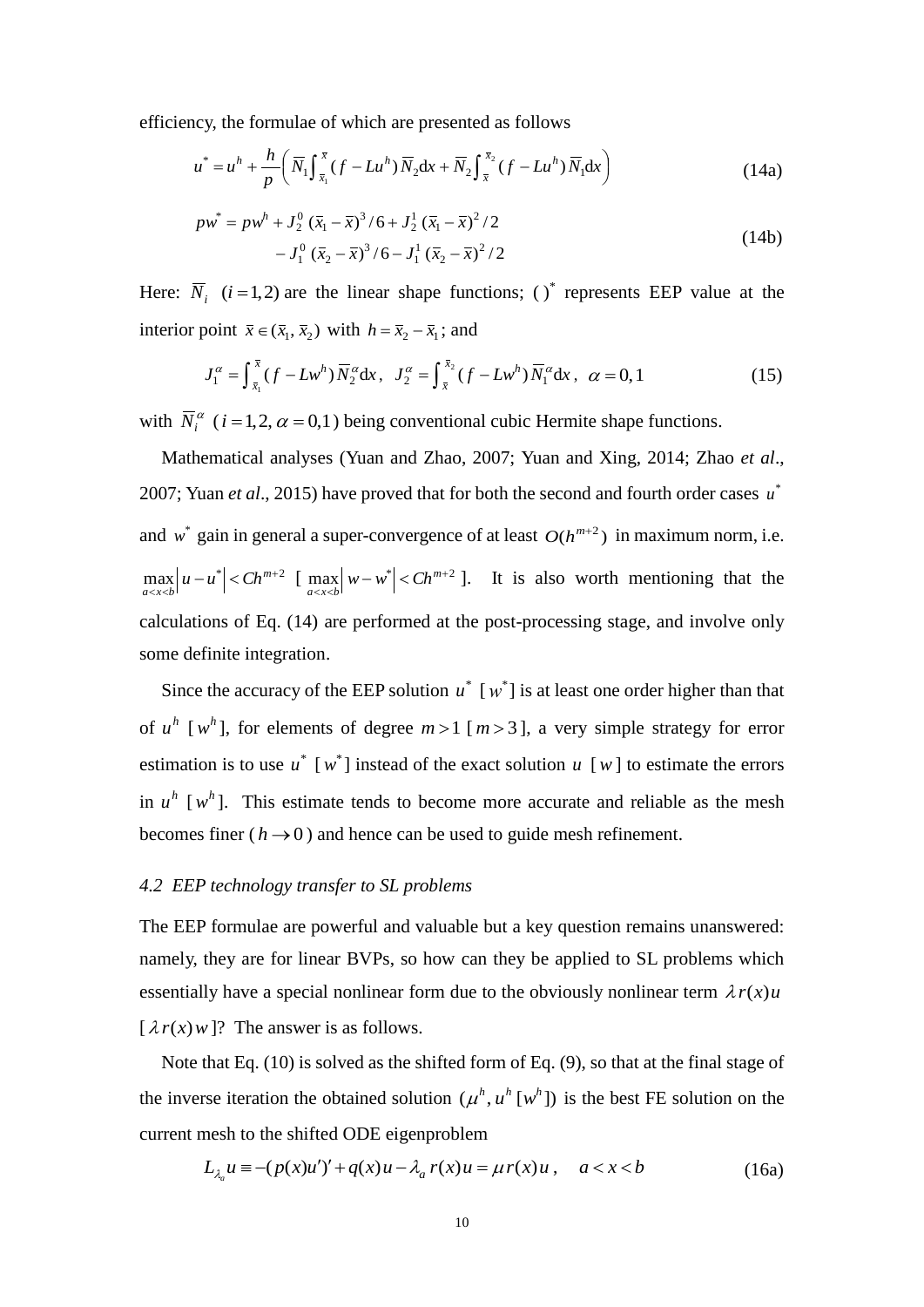$u(a) = 0$ ,  $u(b) = 0$ 

with *u* being normalized as  $\max_{a < x < b} |u(x)| = 1$ 

$$
L_{\lambda_a} w \equiv (p(x)w'')'' - (s(x)w')' + q(x)w - \lambda_a r(x)w = \mu r(x)w, \ a < x < b
$$
  
\n
$$
w(a) = 0, \quad w'(a) = 0, \quad w(b) = 0, \quad w'(b) = 0
$$
  
\nwith w being normalized as  $\max_{a < x < b} |w(x)| = 1$  (16b)

The converged FE solution  $(u^h, u^h | w^h)$  implies that no further improvement in accuracy will be gained by more inverse iterations unless the mesh is further refined. It is at this stage that the linear problem based EEP technology can be directly transferred to SL problems. Specifically, the FE solution  $(\mu^h, u^h | w^h)$  of Eq. [\(10\)](#page-7-0) can be viewed as an FE approximation to that of the linear BVP

$$
L_{\lambda_a} u = f(x), \quad a < x < b, \text{ with } f(x) = \mu^h r(x) u^h
$$
\n
$$
u(a) = 0, \quad u(b) = 0
$$
\n
$$
L_{\lambda_a} w = f(x), \quad a < x < b, \text{ with } f(x) = \mu^h r(x) w^h
$$
\n
$$
w(a) = 0, \quad w'(a) = 0, \quad w(b) = 0, \quad w'(b) = 0
$$
\n
$$
(17b)
$$

with the corresponding FE formulation being

<span id="page-11-0"></span>
$$
\mathbf{K}_a \mathbf{D} = \mathbf{P} \quad \text{with} \quad \mathbf{P} = \mu^h \mathbf{M} \mathbf{D}^h \tag{18}
$$

This is justified because the FE solution of the linear BVP of Eq. [\(17\)](#page-11-0) on the current mesh is exactly the same  $u^h$  [ $w^h$ ]. Based on this formulation, the corresponding EEP solution  $u^*$  [w<sup>\*</sup>] can be calculated by using Eq. [\(14\)](#page-10-0) with *L* and *f* replaced by  $L_{\lambda_d}$ and  $\mu^h r(x) u^h$  [ $\mu^h r(x) w^h$ ] respectively, and subsequently can be used to check whether  $u^h$  [ $w^h$ ] is good enough compared with  $u^*$  [ $w^*$ ]. The underlying rationale is simply that if the FE solution  $u^h$  [ $w^h$ ] is not good enough for the linear BVP of Eq. [\(17\)](#page-11-0), neither is it for the original SL problem of Eq. [\(16\)](#page-10-1), and vice versa. All of the numerical examples so far have confirmed the error estimate is indeed valid and reliable for the original SL problem of Eq. [\(16\)](#page-10-1).

#### **5. MESH REFINEMENT**

#### *5.1 Error checking*

Suppose each element on the current mesh is divided into a grid of *M* equal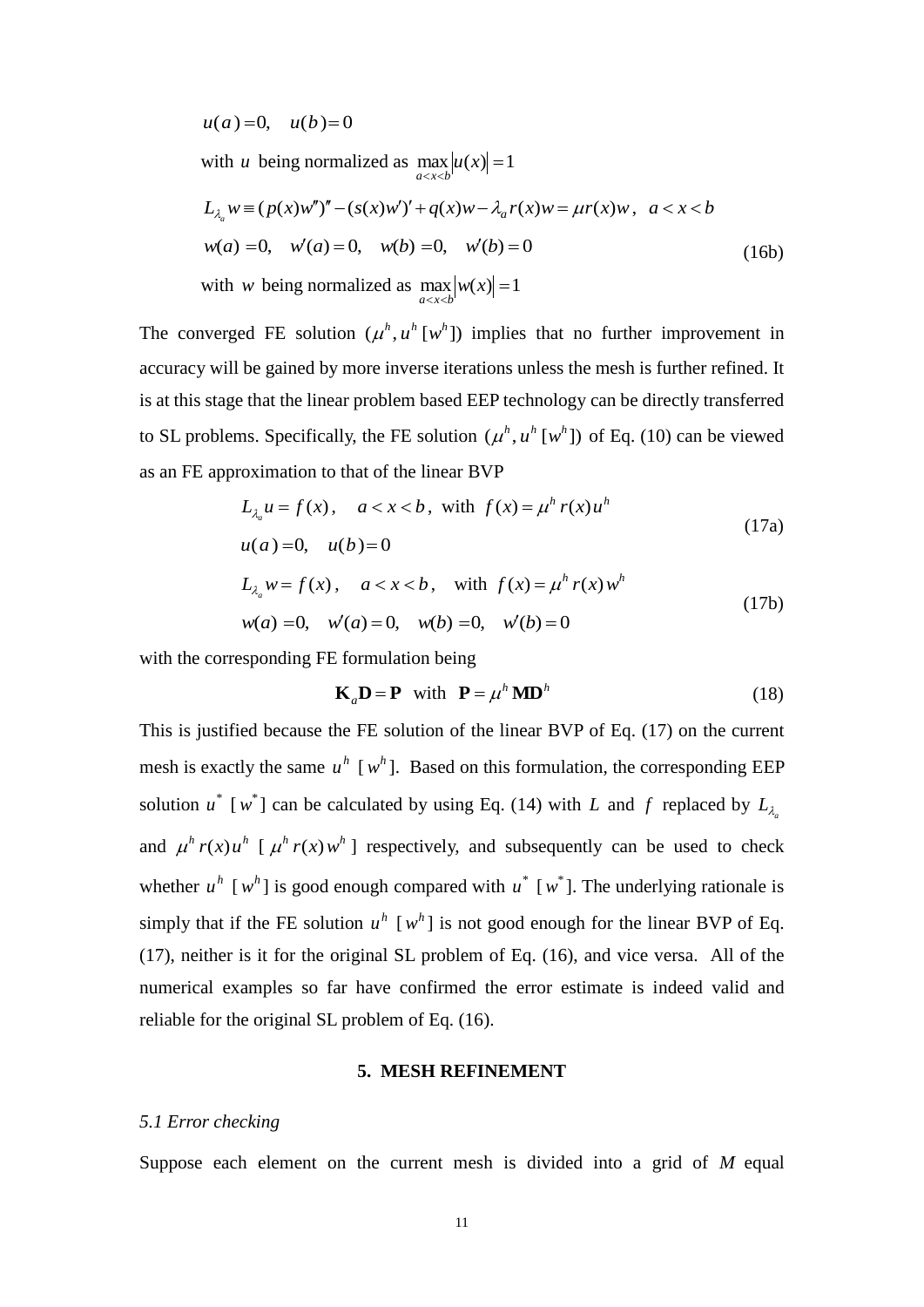subintervals. For the  $M-1$  interior grid points on a typical element, the ordinary FE solutions  $u_j^h$  [  $w_j^h$  ] and the EEP solutions  $u_j^*$  [  $w_j^*$  ] at the *j*-th interior point  $(j = 1, 2, \dots, M - 1)$  are calculated. Then the errors at the  $M - 1$  interior points are calculated and checked to see if all of them satisfy the given tolerance, i.e.

<span id="page-12-0"></span>
$$
e_j^* = |u_j^* - u_j^h| \leq Tol \quad (j = 1, 2, \cdots, M - 1)
$$
 (19a)

$$
e_j^* = |w_j^* - w_j^h| \leq Tol \quad (j = 1, 2, \cdots, M - 1)
$$
 (19b)

Usually it is more than sufficient to set *M* in the range  $4 \le M \le 8$ .

#### *5.2 Elememt subdivision*

If Eq. [\(19\)](#page-12-0) is not satisfied for any *j*, the corresponding element needs to be subdivided into two sub-elements by inserting an interior node at the  $j_a$ -th point, calculated by

$$
j_a = \inf \left( \sum_{j=1}^{M-1} j \cdot (e_j^*)^2 / \sum_{j=1}^{M-1} (e_j^*)^2 \right)
$$
 (20)

This subdivision approach is called the error-averaging method (Yuan *et al*., 2008), with the areas of error squared on the two sides of point  $j_a$  roughly equal to each other.

With the above mesh refinement completed, a new mesh  $\pi^*$  results and then another round of adaptive iteration is conducted on the new mesh with the shift value  $\lambda_a$  unchanged. This adaptive iteration proceeds repeatedly for a sequence of adaptively refined meshes until a sufficiently fine mesh  $\pi$  is found, such that the FE solution  $u^h$  [ $w^h$ ] fully satisfies Eq. [\(19\)](#page-12-0).

The case of subspace iteration can be implemented similarly, without substantial difficulties. Once subspace iteration converges with a set of  $N_r$  FE solutions, the processes of EEP solution, error checking and mesh refinement are applied to each solution. If the current mesh is not sufficiently fine for any of them, a new mesh is generated based on that solution and is used in another round of adaptive iteration. Such adaptive iteration is repeated until a mesh that is sufficiently fine for all *N<sup>r</sup>* solutions is found.

If the FE solution  $u^h$  [ $w^h$ ] fully satisfies the tolerance *Tol* on all elements as defined in Eq.  $(8)$  (or in the discrete form of Eq.  $(19)$ ), the procedure of mesh refinement is terminated. However, the eigenvalue  $\lambda^h = \lambda_a + \mu^h$  $\lambda^h = \lambda_a + \mu^h$  thus obtained may not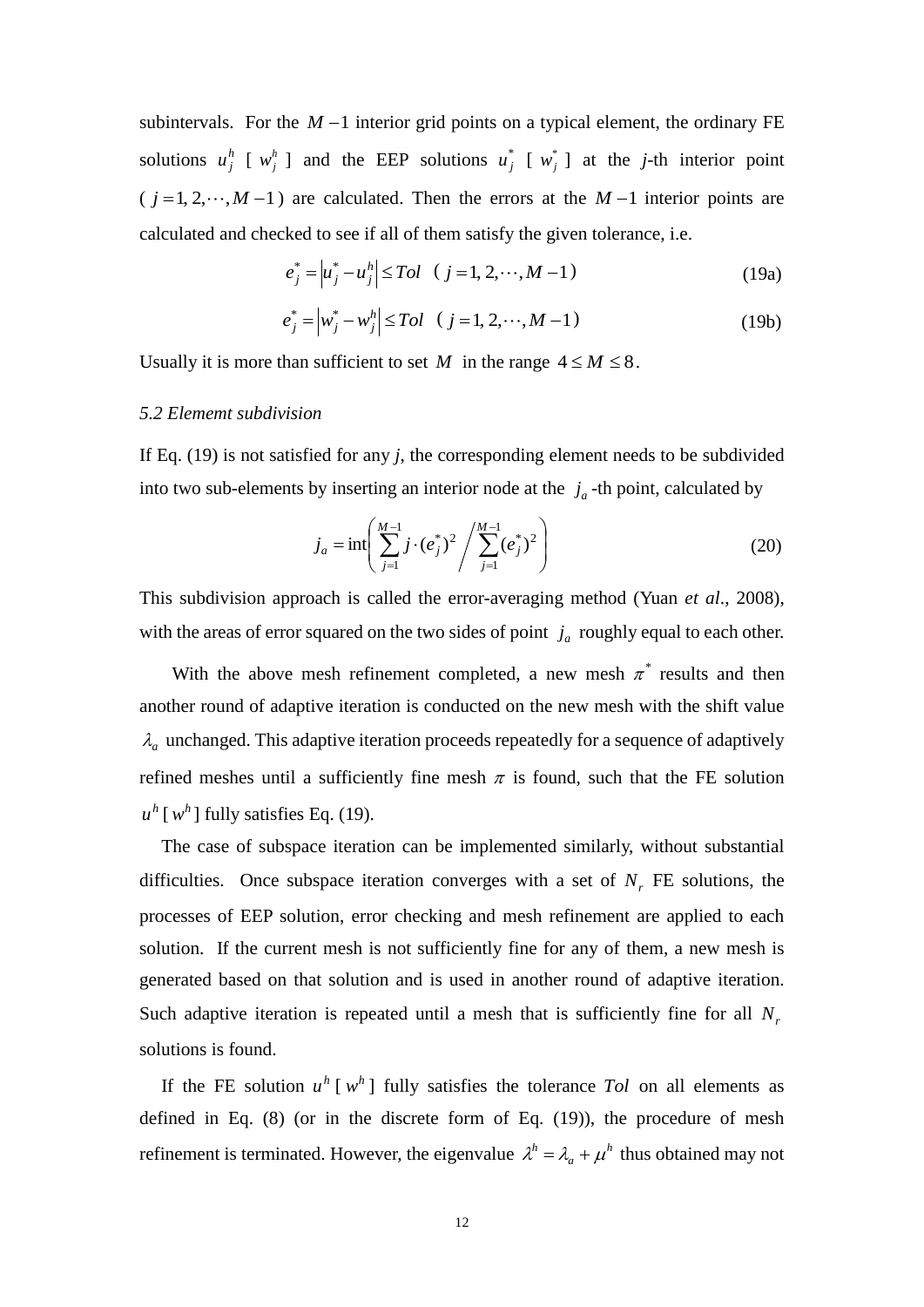yet be accurate enough, and so the procedure continues to adjust the bounds until Eq[. \(7\)](#page-5-2) is also fully satisfied.

After a round of the above adaptive iteration, the outcome is a number of useful results with rich and important information, e.g. an FE solution  $(\mu^h, \mathbf{D}^h)$  (or  $(\lambda^h, \mathbf{D}^h)$ ) with a *J-count* at  $\lambda_a$  on a previous mesh and a finer mesh. Then comprehensive use of these results can guide and guard successive adaptive iterations so that they approach the exact eigenpair of the sought order quickly and safely. There are some auxiliary techniques in computation, e.g. checking and adjusting eigenvalue bounds, dealing with negative eigenvalues. They are all well handled by common practice and thus a detailed description is not given here.

#### **6. NUMERICAL EXAMPLES**

The proposed method was implemented in a Fortran 90 code and was tested by computing the first fifty eigenpairs for a batch of 44 SL eigenproblems (Greenberg and Marletta, 1997; Pruess *et al*., 1994). For all the examples, it was found that the present method produced satisfactory results, with both eigenvalues and modes fully satisfying the preset error tolerances. In this section, four representative and challenging examples are chosen to demonstrate the effectiveness of the proposed method. All of these examples were run with  $Tol = 10^{-9}$  on a LENOVO Notebook computer with a Pentium M 2.8GHz CPU, with about 14 decimal digits of floating point numbers used. The polynomial elements used in these examples had degree  $m = 3$  [ $m = 5$ ] for all second [fourth] order SL problems.

The error of the computed eigenvalue  $\lambda^h$  is measured by

<span id="page-13-0"></span>
$$
\varepsilon_{\lambda} = \frac{\left|\lambda - \lambda^{h}\right|}{1 + \left|\lambda\right|} \tag{21}
$$

where  $\lambda$  is the exact eigenvalue. For problems where the exact eigenvalue is unknown  $\lambda$  is replaced by the result produced by SLEDGE/SLEUTH and the corresponding error given by Eq. [\(21\)](#page-13-0) was denoted by  $\varepsilon_{\lambda}^{*}$ .

To calculate the error of a computed eigenfunction  $u^h(x)$  [ $w^h(x)$ ], the domain was divided into  $n_p = 1000$  uniform subintervals for all examples. Then the error between  $u^h(x)$  [*w*<sup>*h*</sup>(*x*)] and the exact one *u*(*x*)[*w*(*x*)] was calculated from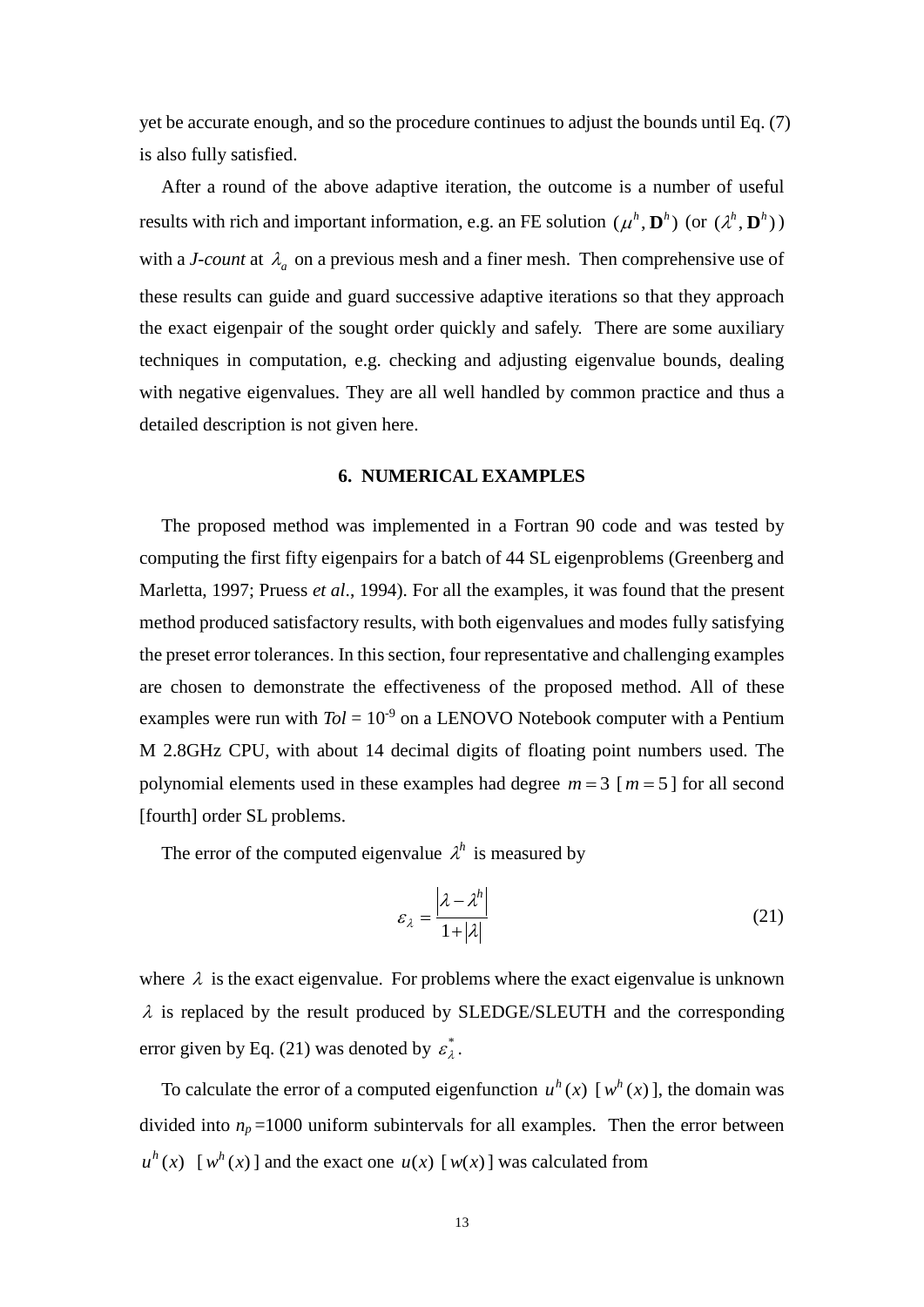<span id="page-14-0"></span>
$$
\varepsilon_{u} = \max_{i=0,1,\dots,n_{p}} \left| \frac{u(x_{i})}{u(x_{j})} - \frac{u^{h}(x_{i})}{u^{h}(x_{j})} \right| \text{ with } \left| u(x_{j}) \right| = \max_{k=0,1,\dots,n_{p}} \left| u(x_{k}) \right| \tag{22a}
$$

$$
\varepsilon_{w} = \max_{i=0,1,...,n_{p}} \left| \frac{w(x_{i})}{w(x_{j})} - \frac{w^{h}(x_{i})}{w^{h}(x_{j})} \right| \text{ with } \left| w(x_{j}) \right| = \max_{k=0,1,...,n_{p}} \left| w(x_{k}) \right| \tag{22b}
$$

where the use of  $|u(x_j)|$  [ $|w(x_j)|$ ] implies that normalization was based on the discrete values  $u(x_k)$  [ $w(x_k)$ ] of the exact solution. For those second order SL problems whose exact eigenfunctions were not available,  $u(x_k)$  was replaced by values calculated by SLEDGE and the corresponding error given by Eq. [\(22a](#page-14-0)) was denoted by \*  $\varepsilon_u^*$ . For the fourth order SL problems, because SLEUTH does not impose error control on eigenfunctions and hence their accuracy is too poor to compare with the present method. For all calculated errors, the machine accuracy was assumed to be  $10^{-14}$  and errors smaller than this will not be shown.

*Example 1 (Second order SL Problem)* 

$$
\begin{cases}\np(x) = e^{10} / \cosh(10x), & r(x) = 100\pi^2 e^{10} \cosh(10x) / \sinh^2 10 \\
q(x) = 0, & a = 0, \quad b = 1, \quad u(a) = 0, \quad u(b) = 0\n\end{cases}
$$
\n(23)

The analytical solution of this example is

$$
\lambda_k = k^2
$$
,  $u_k(x) = \sin\left(k\pi \frac{\sinh(10x)}{\sinh 10}\right)$ ,  $k = 1, 2,...$  (24)

Figure 1 shows the variation of functions  $p(x)$  and  $r(x)$ . It is obvious that  $p(x)$ decreases rapidly while  $r(x)$  increases rapidly. This corresponds to an axial free vibration problem of a fixed bar with the ratio of stiffness to mass varying from very large to very small. To illustrate the adaptivity effects, the first three eigenpairs were calculated with *Tol*=10-3, and the variations of the eigenfunctions and the corresponding final meshes are shown in Figures 2 and 3 respectively. It can be seen that the adaptive process can automatically and properly arrange more elements for the sharply varied parts of these eigenfunctions. To get further tastes for the adaptivity effects, the final number of elements, the errors of the computed eigenfunctions, the maximum  $h_{\text{max}}$  and minimum  $h_{\text{min}}$  of element sizes on the final meshes and the number of adaptive steps are given in Table 1. It is seen that the errors of the adaptive FE results are fully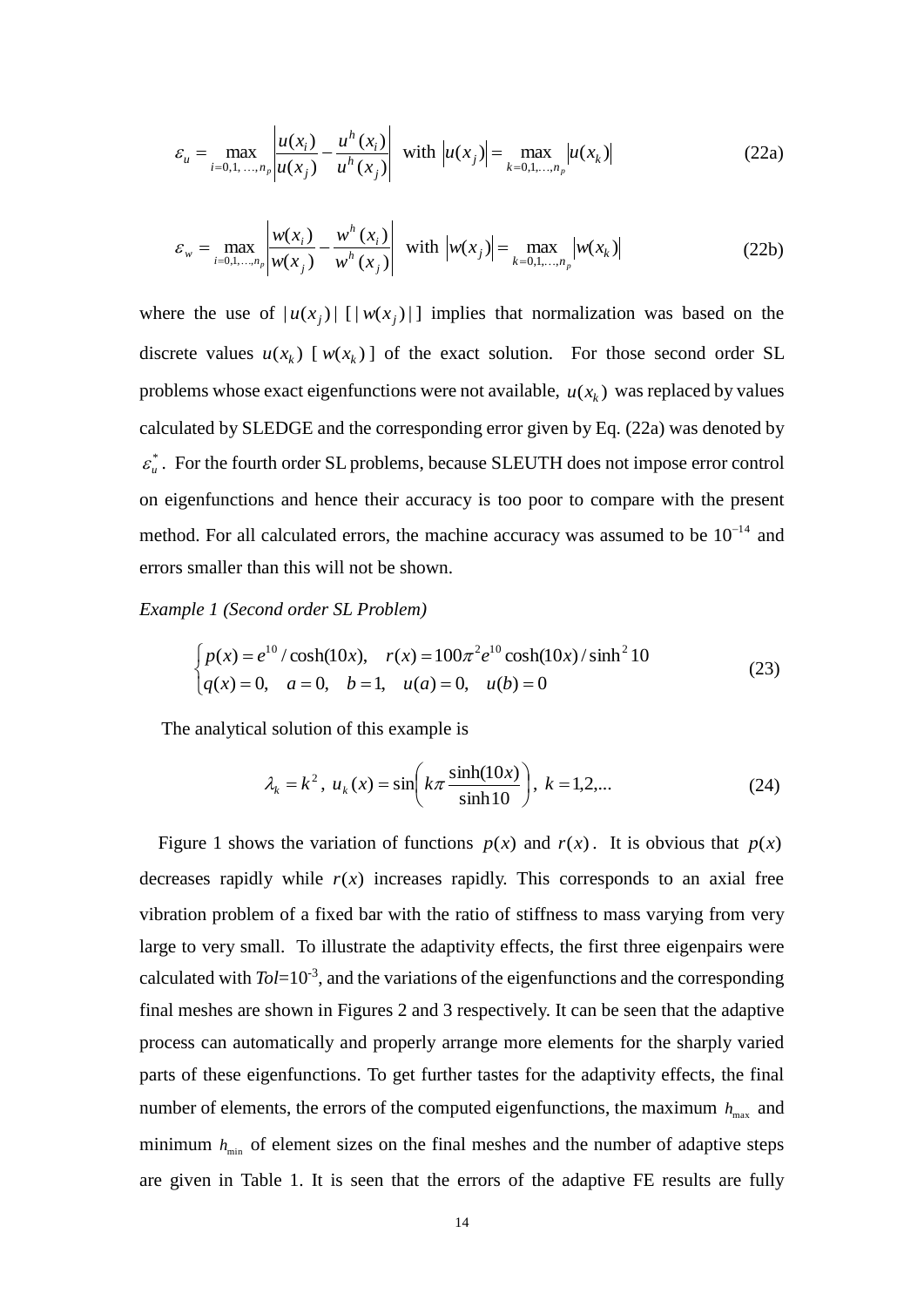controlled within the preset *Tol* in the maximum norm, and the big difference between  $h_{\text{max}}$  and  $h_{\text{min}}$  well reflects the capability of generating extreme irregular meshes by the present method. For  $Tol = 10^{-9}$ , the eigenvalue errors  $\varepsilon_{\lambda}$  and eigenfunction errors  $\varepsilon_{\mu}$  of the proposed method and SLEDGE are shown in Figure 4(a) and it can be seen to agree with the user-preset error tolerance for both eigenvalues and eigenfunctions very well.

*Example 2 (Second order SL Problem): Coffey-Evans equation* 

$$
\begin{cases}\np(x) = r(x) = 1, & q(x) = -2\beta \cos 2x + (\beta \sin 2x)^2 \\
\beta = \begin{cases}\n20 \\
50\n\end{cases}, & a = -\frac{\pi}{2}, & b = \frac{\pi}{2}, & u(a) = 0, & u(b) = 0\n\end{cases}
$$
\n(25)

The Coffey-Evans equation is well known to be a very difficult one. Even though the mathematical theory guarantees that for the separated boundary conditions there are no multiple eigenvalues for regular second order SL problems, the triple well of the Coffey-Evans potential produces triplets of eigenvalues which can be made arbitrarily close by deepening the well, i.e. by increasing *β.* The number of triplets increases as *β* increases. For  $i \le 2$  and  $\beta = 20$ , or for  $i \le 6$  and  $\beta = 50$ , the *i*-th triplet occurs as eigenvalue numbers  $4i - 1$ ,  $4i$  and  $4i + 1$ . The first two of the triplets can be seen in Table 2, which illustrates how the triplets become much tighter as *β* is increased from 20 to 50 and also that they become less tight as *i* increases. Note that the  $\beta$  = 50 case is a very difficult one for some other software (Pryce, 1993). The computed results given by the present method and by SLEDGE are given in Figure 4(b) and can be seen to agree very well with each other except for the eigenfunctions corresponding to the triplets. When using 14 decimal digit precision, neither method could give acceptable solutions for these exceptional cases, due to the difficulty of separating the modes in each triplet.

*Example 3 (Fourth order SL Problem)* 

$$
\begin{cases}\np(x) = \frac{9}{64}x^6, & s(x) = \frac{27}{128}x^4, & q(x) = -\frac{1215}{1024}x^2, & r(x) = \frac{64\pi^4}{9x^6} \\
a = 1, & b = 2, \quad w(a) = 0, & w''(a) = 0, & w(b) = 0, & w''(b) = 0\n\end{cases}
$$
\n(26)

The exact solution of this example is

$$
\lambda_k = k^4
$$
,  $w_k(x) = x^{\frac{3}{2}} \sin(k\pi(\frac{4}{3x^2} - \frac{1}{3}))$ ,  $k = 1, 2,...$  (27)

The eigenvalue errors  $\varepsilon_{\lambda}$  and eigenfunction errors  $\varepsilon_{w}$  for both the present method and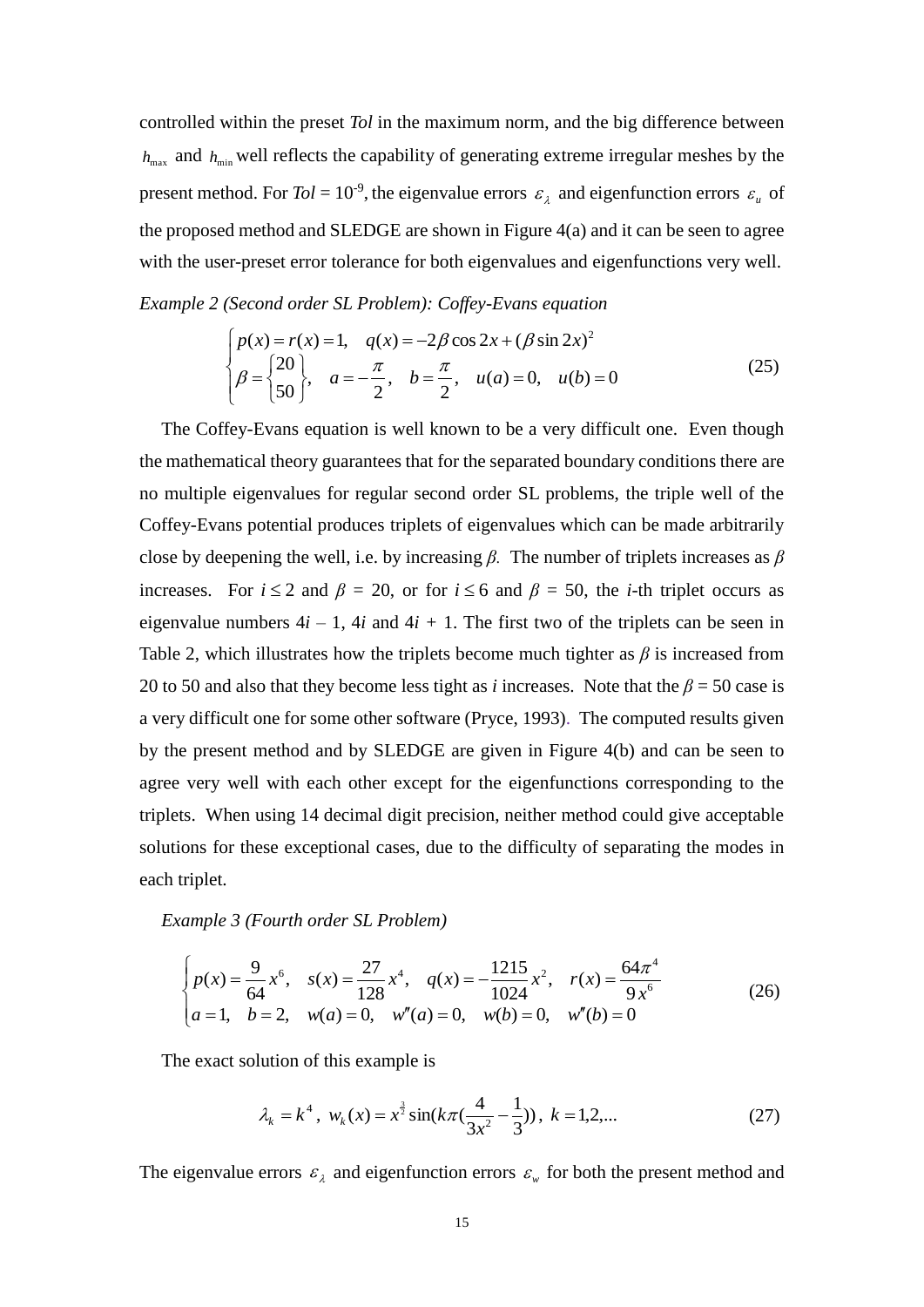SLEUTH are shown in Figure 4(c). It can be seen that some of the eigenvalues from SLEUTH are not sufficiently accurate and the eigenfunctions from SLEUTH are completely unacceptable for the given tolerance.

*Example 4 (Fourth order SL Problem): a simplified Cahn-Hilliard equation* 

$$
\begin{cases}\np(x) = 1.1 - x^2, & s(x) = -20, \quad q(x) = 0, \quad r(x) = 1 \\
a = -1, \quad b = 1, \quad w(a) = 0, \quad w'(a) = 0, \quad w(b) = 0, \quad w'(b) = 0\n\end{cases}
$$
\n(28)

The eigenvalue differences between the present method and SLEUTH are shown in Figure 4(d) and some selected eigenvalues computed by the present method are listed in Table 2. It is obvious that the difference of the first and third eigenvalues between our method and SLEUTH exceeds the error tolerance. For this problem, the present code was additionally compiled with quadruple precision (about 28 decimal digits) using Intel Visual Fortran 11, and was run with a stricter tolerance  $Tol = 10^{-15}$ . Comparison with these results showed that our first and third eigenvalues satisfy the error tolerance  $Tol = 10^{-9}$ . This implies that for the first and third eigenvalues SLEUTH are not accurate enough to satisfy the error tolerance.

#### **7. CONCLUDING REMARKS**

A new adaptive FE method for accurate, efficient and reliable computation of both the eigenvalues and eigenfunctions of regular second and fourth order SL eigenproblems has been presented. Comprehensive utilization of the EEP technique with a number of other auxiliary techniques (including the Sturm sequence property and both inverse and subspace iterations) has yielded a simple, efficient and reliable adaptive FE procedure that finds sufficiently fine meshes for the user-preset error tolerances to be achieved. Numerical results, including ones known to be particularly troublesome, have shown that the present method always completely satisfied the required error tolerances for both eigenvalues and eigenfunctions. The present paper is limited to regular SL problems, but with some numerical treatments, as done by SLEUTH, the present method can also solve some singular SL problems in an indirect way. Looking forward, a very welcoming and encouraging feature of this method is that it can readily be extended to vector SL problems since the EEP formulae for corresponding linear system of ODEs are well available already, which will be addressed in other papers.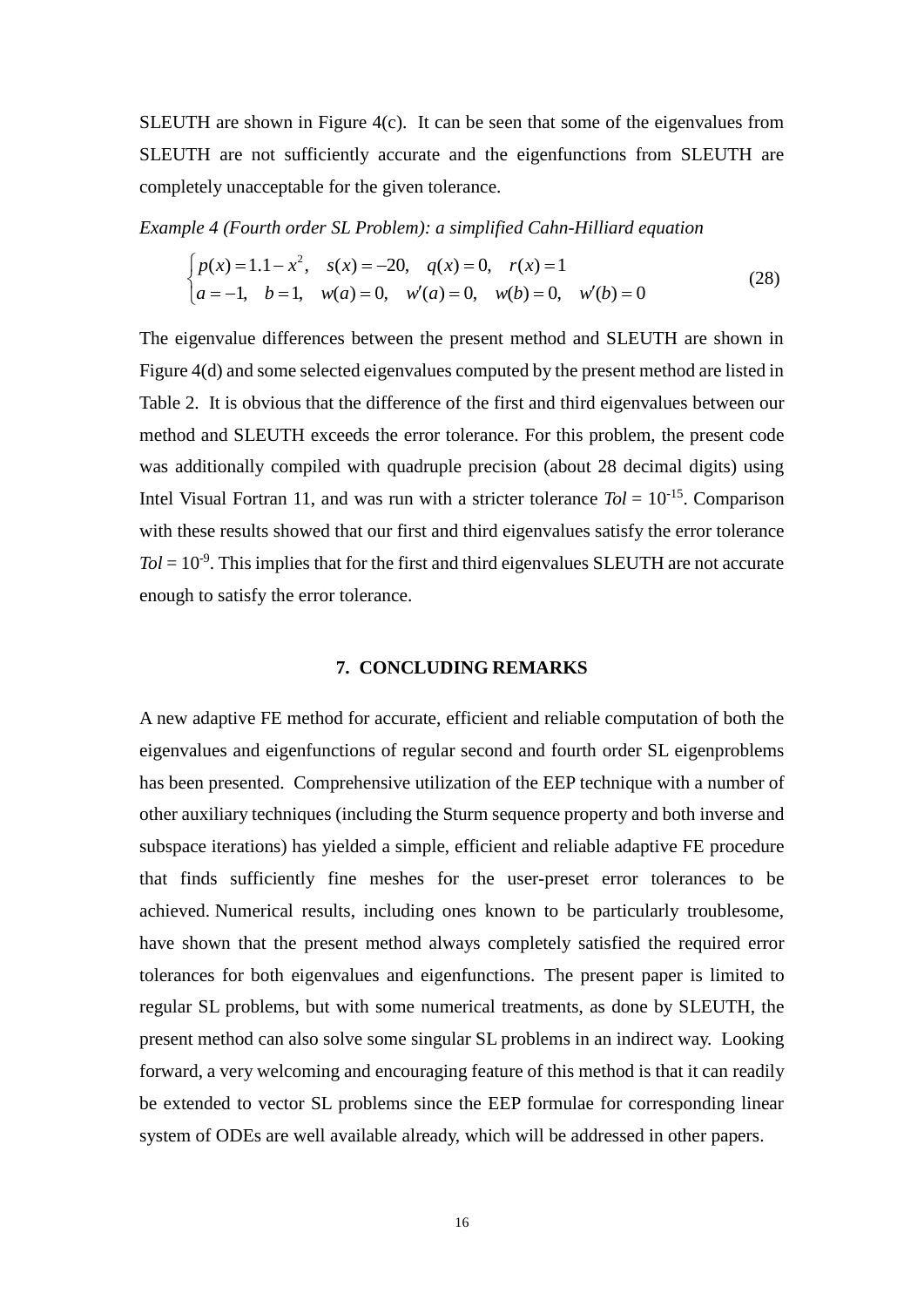#### **ACKNOWLEDGEMENTS**

The authors gratefully acknowledge financial support from the National Natural Science Foundation of China (grant nos. 51378293, 50678093, 51078199, 51078198), the Chinese Ministry of Education (grant no. IRT00736) and the Cardiff Advanced Chinese Engineering Centre.

#### **REFERENCES**

Andrew, A.L. (2003), "Asymptotic correction of more Sturm-Liouville eigenvalue estimates", *BIT Numerical Mathematics*, Vol. 43, No. 3, pp. 485-503.

Bailey, P.B., Everitt, W.N. and Zettl, A. (2001), "Algorithm 810: The SLEIGN2 Sturm-Liouville code", *ACM Transactions on Mathematical Software*, Vol. 27, No. 2, pp. 143-192.

Bathe, K.J. (1996), "*Finite Element Procedures*", Prentice-Hall, Englewood Cliffs, NJ. Djoudi, M.S., Kennedy, D., Williams, F.W., Yuan, S. and Ye, K. (2005), "Exact substructuring in recursive Newton's method for solving transcendental eigenproblems", *Journal of Sound and Vibration*, Vol. 280, Nos. 3-5, pp. 883-902.

Douglas, J. Jr. (1974), "Galerkin approximations for the two point boundary problems using continuous piecewise polynomial spaces", *Numerische Mathematik*, Vol. 22, No. 2, pp. 99-109.

Greenberg, L. and Marletta, M. (1997), "Algorithm 775: The code SLEUTH for solving fourth order Sturm-Liouville problems. *ACM Transactions on Mathematical Software*, Vol. 23, No. 4, pp. 453-493.

Numerical Algorithms Group (1999) *NAG Fortran Library Manual*. Numerical Algorithms Group Ltd, Oxford.

Prikazchikov, V.G. and Loseva, M.V. (2004), "High-accuracy finite-element method for the Sturm-Liouville problem", Cybernetics and Systems Analysis, Vol. 40, No. 1, pp. 1-6.

Pruess, S. and Fulton, C.T. (1993), "Mathematical software for Sturm-Liouville problems", *ACM Transactions on Mathematical Software*, Vol. 19, No. 3, pp. 360-376. Pruess, S., Fulton, C.T. and Xie, Y. (1994), *Performance of the Sturm-Liouville Software Package SLEDGE*. Technical Report MCS-91-19, Department of Mathematical and Computer Sciences, Colorado School of Mines, Golden, CO.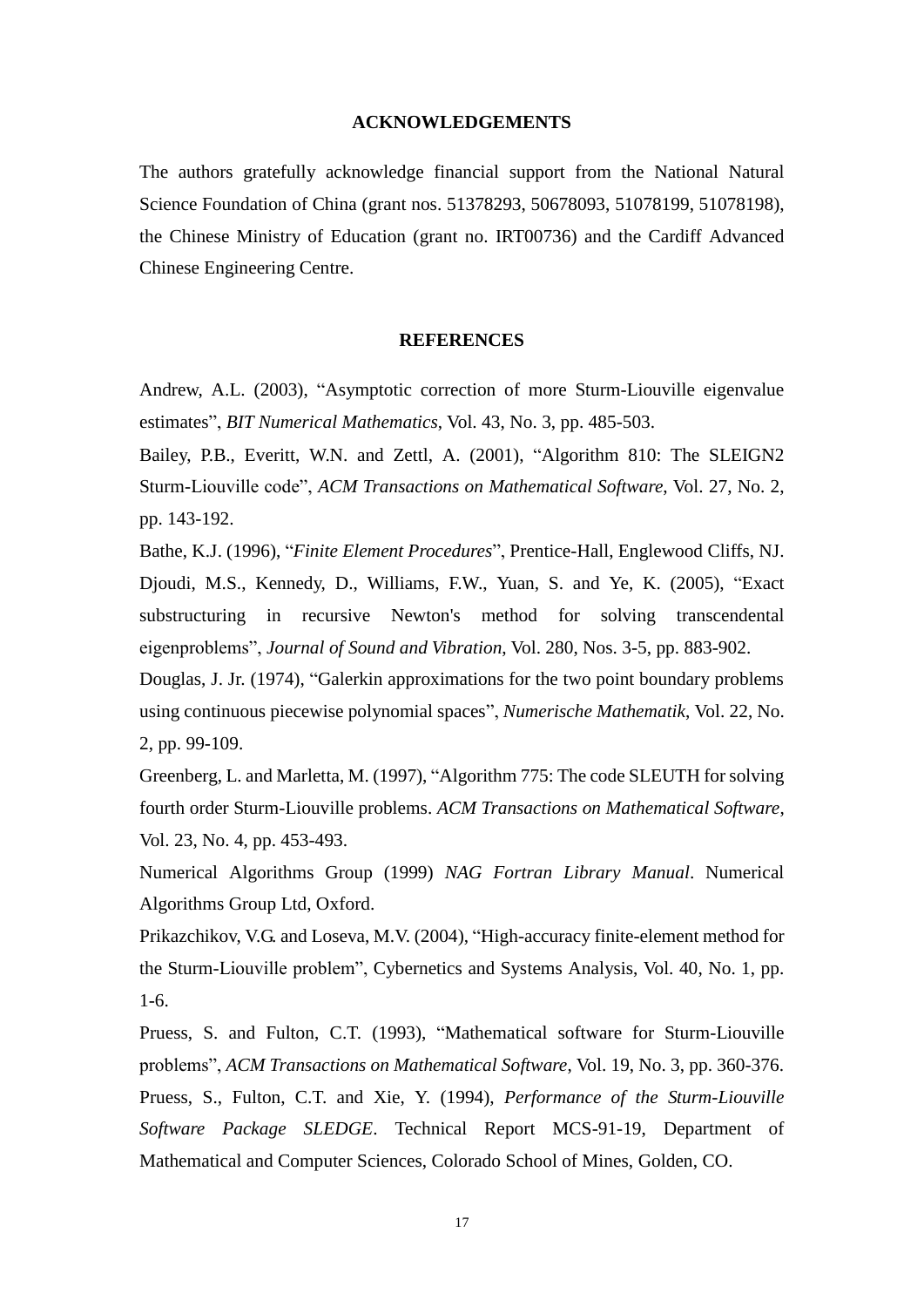Pryce, J.D. (1993), *Numerical Solution of Sturm-Liouville Problems*, Clarendon, Oxford.

Strang, G. and Fix, G. (1973), *An Analysis of the Finite Element Method*, Prentice-Hall, London.

Taher, A.H.S., Malek, A. and Momeni-Masuleh, S.H. (2013), "Chebyshev differentiation matrices for efficient computation of the eigenvalues of fourth-order Sturm-Liouville problems", *Applied Mathematical Modelling*, Vol. 37, No. 7, pp. 4634-4642.

Wilkinson, J.H. (1965), *The Algebraic Eigenvalue Problem*, Oxford University Press, Oxford.

Williams, F.W. and Wittrick, W.H. (1970), "An automatic computational procedure for calculating natural frequencies of skeletal structures", *International Journal of Mechanical Sciences*, Vol. 12, No. 9, pp. 781–791.

Wittrick, W.H. and Williams, F.W. (1971), "A general algorithm for computing natural frequencies of elastic structures", *Quarterly Journal of Mechanics and Applied Mathematics*, Vol. 24, No. 3, pp. 263–284.

Wittrick, W,H, and Williams, F.W. (1973), "New procedures for structural eigenvalue calculations", *Proceedings of the 4th Australasian Conference on the Mechanics of Structures and Materials*, University of Queensland, Brisbane, pp. 299-308.

Yuan, S., Ye, K., Williams, F.W. and Kennedy, D. (2003), "Recursive second order convergence method for natural frequencies and modes when using dynamic stiffness matrices", *International Journal for Numerical Methods in Engineering*, Vol. 56, No. 12, pp. 1795-1814.

Yuan, S. and He, X. (2006), "Self-adaptive strategy for one-dimensional finite element method based on element energy projection method", *Applied Mathematics and Mechanics*, Vol. 27, No. 11, pp. 1461-1474.

Yuan, S. Wang, M. and He, X. (2006), "Computation of super-convergent solutions in one-dimensional C<sup>1</sup> FEM by EEP method", *Engineering Mechanics*, Vol. 23, No. 2, pp. 1-9 (in Chinese).

Yuan, S., Wang, X., Xing, Q. and Ye, K. (2007a), "A scheme with optimal order of super-convergence based on the element energy projection method - I Formulation", *Engineering Mechanics*, Vol. 24, No. 10, pp.1-5 (in Chinese).

Yuan, S., Xing, Q., Wang, X. and Ye, K. (2007b), "A scheme with optimal order of super-convergence based on the element energy projection method - II Numerical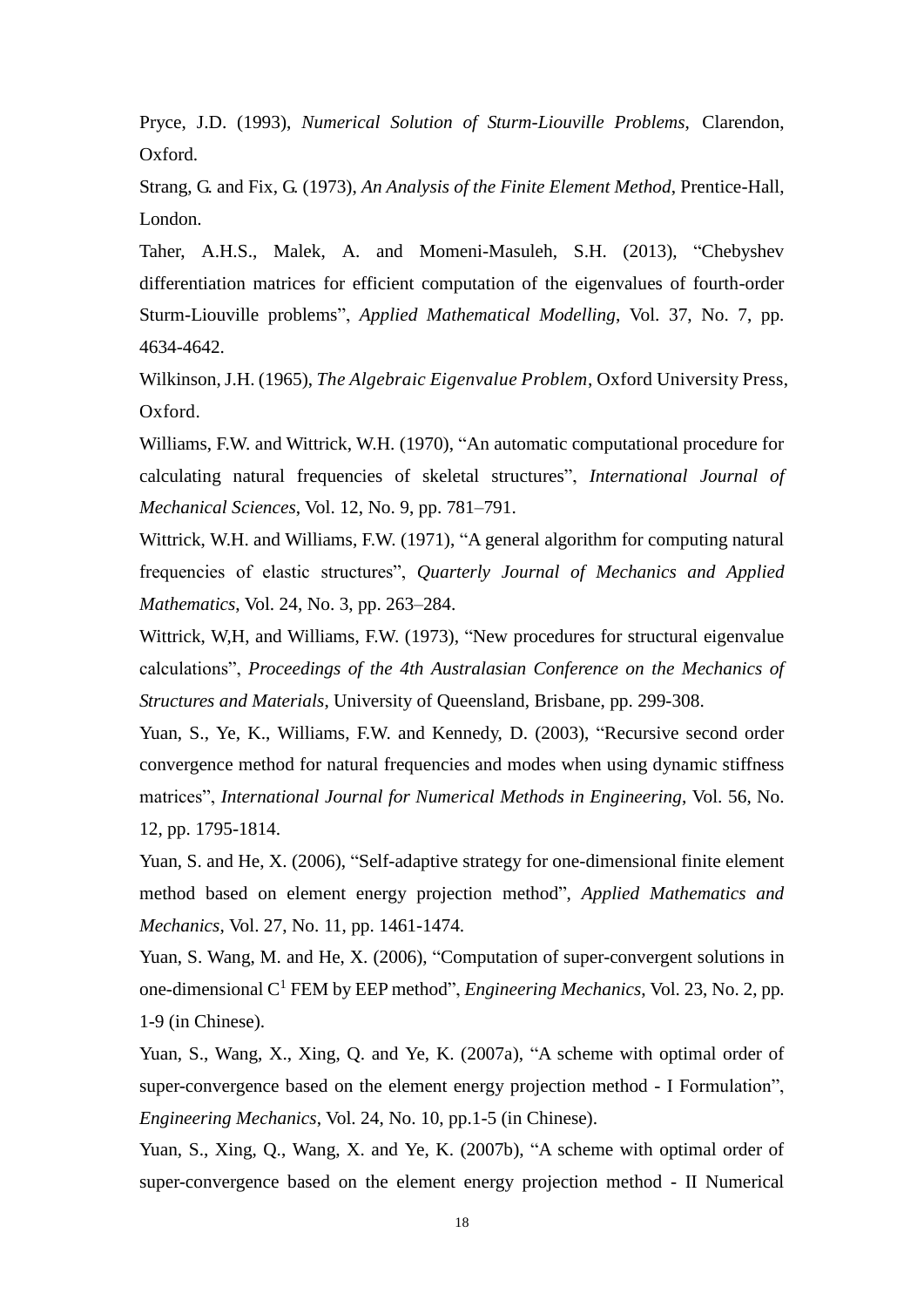results", *Engineering Mechanics*, Vol. 24, No. 11, pp. 1-6 (in Chinese).

Yuan, S., Ye, K., Xiao, C., Williams, F.W. and Kennedy, D. (2007c) "Exact dynamic stiffness method for non-uniform Timoshenko beam vibrations and Bernoulli-Euler column buckling", *Journal of Sound and Vibration*, Vol. 303, Nos. 3-5, pp. 526-537.

Yuan, S. and Zhao, Q. (2007), "A scheme with optimal order of super-convergence based on the element energy projection method - III Mathematical analysis", *Engineering Mechanics*, Vol. 24, No. 12, pp. 1-6 (in Chinese).

Yuan, S., Xing, Q., Wang, X. and Ye, K. (2008), "Self-adaptive strategy for one-dimensional finite element method based on EEP method with optimal super-convergence order", *Applied Mathematics and Mechanics*, Vol. 29, No. 5, pp. 591-602.

Yuan, S. and Xing, Q. (2014), "An error estimate of EEP super-convergent solutions of simplified form in one-dimensional Ritz FEM", *Engineering Mechanics*, Vol. 31, No. 12, pp. 1-3 (in Chinese).

Yuan, S., Ye, K., Xiao, C., Kennedy, D. and Williams, F.W. (2014), "Solution of regular second and fourth order Sturm-Liouville problems by exact dynamic stiffness method analogy", Journal of Engineering Mathematics, Vol. 86, No. 1, pp. 157-173.

Yuan, S., Xing, Q. and Ye, K. (2015), "An error estimate of EEP super-convergent displacement of simplified form in one-dimensional C<sup>1</sup> FEM", *Engineering Mechanics*, Vol. 32, No, 9, pp. 16-19 (in Chinese).

Yücel, U. and Boubaker, K. (2012), "Differential quadrature method (DQM) and Boubaker Polynomials Expansion Scheme (BPES) for efficient computation of the eigenvalues of fourth-order Sturm-Liouville problems", *Applied Mathematical Modelling*, Vol. 36, No. 1, pp. 158-167.

Zhao, Q., Zhou, S. and Zhu, Q. (2007), "Mathematical analysis of EEP method for one-dimensional finite element post processing", *Applied Mathematics and Mechanics*, Vol. 28, No. 4, pp. 441-445.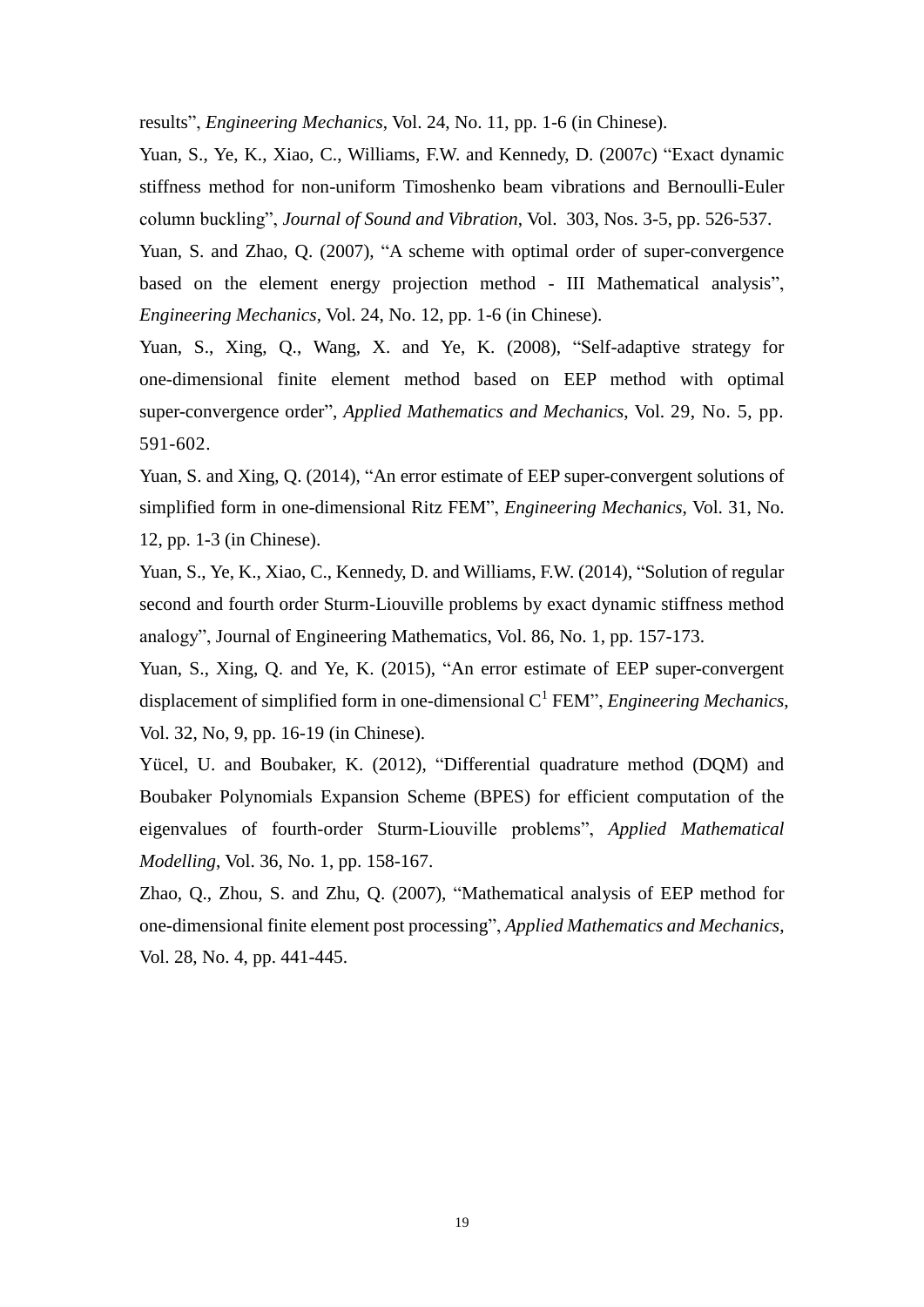| ĸ | Final number<br>of elements | $\max u-u^h $ | $h_{\text{max}}$ | $h_{\min}$ | Adaptive<br>steps |
|---|-----------------------------|---------------|------------------|------------|-------------------|
|   |                             | $0.95E-6$     | 0.4375           | 0.0234     |                   |
|   | 14                          | $0.77E-6$     | 0.3281           | 0.0117     |                   |
|   | 18                          | $0.61E-6$     | 0.3281           | 0.0059     |                   |

**Table 1** Adaptive iteration results of Example 1 (*Tol*=10-3)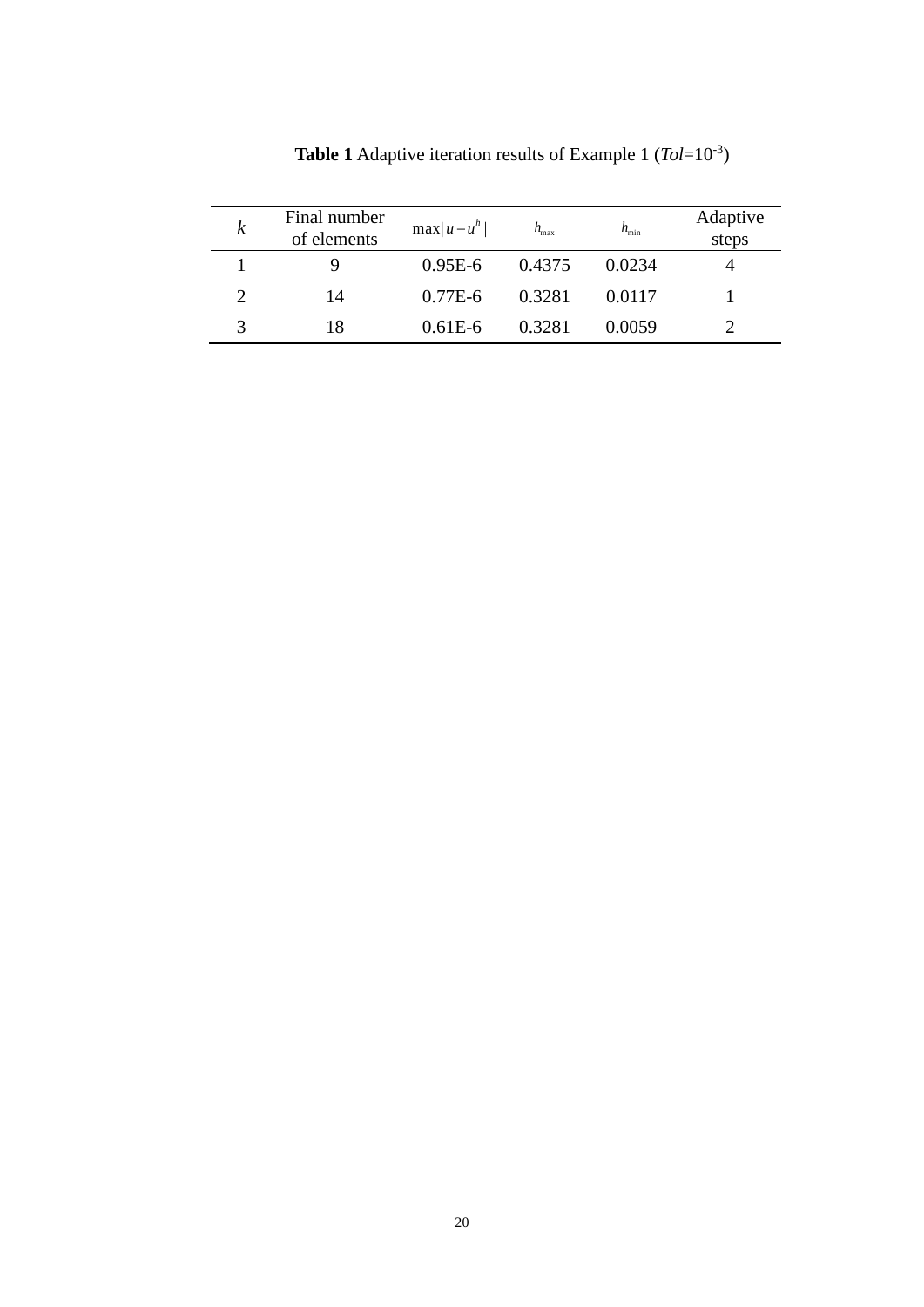**Table 2** Selected eigenvalues  $\lambda_k$  computed by the present method

| k  | Example         |                   |              |  |  |
|----|-----------------|-------------------|--------------|--|--|
|    | $2(\beta = 20)$ | 2 ( $\beta$ = 50) | 4            |  |  |
| 1  | 0.000000000     | 0.000000000       | -77.89968895 |  |  |
| 2  | 77.91619568     | 197.9687265       | -43.13822158 |  |  |
| 3  | 151.4627783     | 391.8081915       | 81.02449670  |  |  |
| 4  | 151.4632237     | 391.8081915       | 703.9992915  |  |  |
| 5  | 151.4636690     | 391.8081917       | 2182.636239  |  |  |
| 6  | 220.1542298     | 581.3771092       | 4991.260833  |  |  |
| 7  | 283.0948147     | 766.5168273       | 9702.727093  |  |  |
| 8  | 283.2507438     | 766.5168273       | 16985.85788  |  |  |
| 9  | 283.4087354     | 766.5168275       | 27605.35265  |  |  |
| 10 | 339.3706657     | 947.0474916       | 42421.71719  |  |  |
| 15 | 452.6311750     | 1458.746557       | 216276.6366  |  |  |
| 20 | 613.2813296     | 1771.935291       | 679173.3123  |  |  |
| 25 | 833.3807330     | 2058.412167       | 1646345.342  |  |  |
| 30 | 1105.794050     | 2417.288116       | 3392822.470  |  |  |
| 35 | 1429.249568     | 2657.771476       | 6253427.131  |  |  |
| 40 | 1803.251190     | 2979.923959       | 10622773.15  |  |  |
| 45 | 2227.567985     | 3375.290131       | 16955265.18  |  |  |
| 50 | 2702.079745     | 3830.263314       | 25765098.42  |  |  |

for Example 2 and Example 4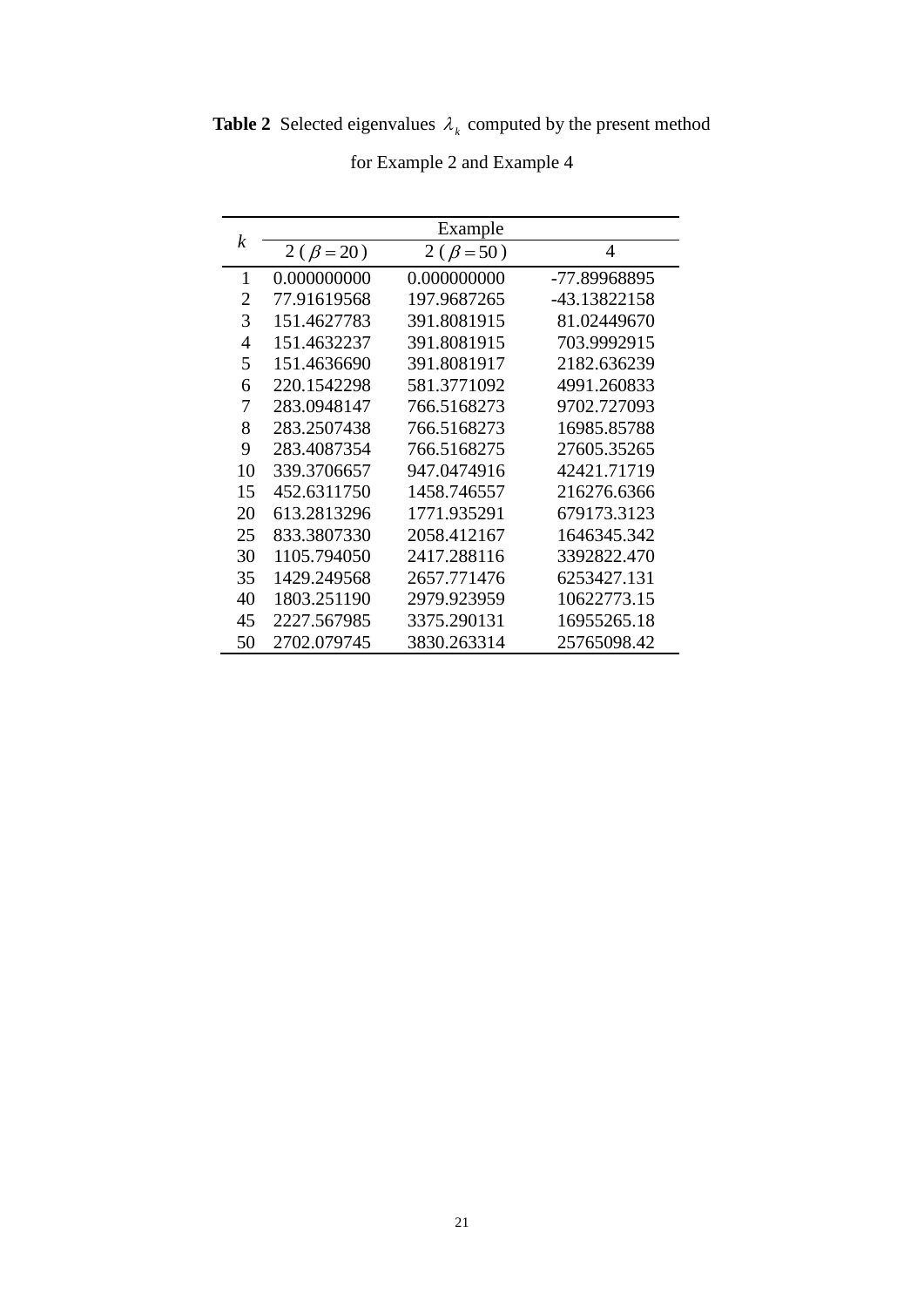

**Fig. 1** Variation of the coefficients of Example 1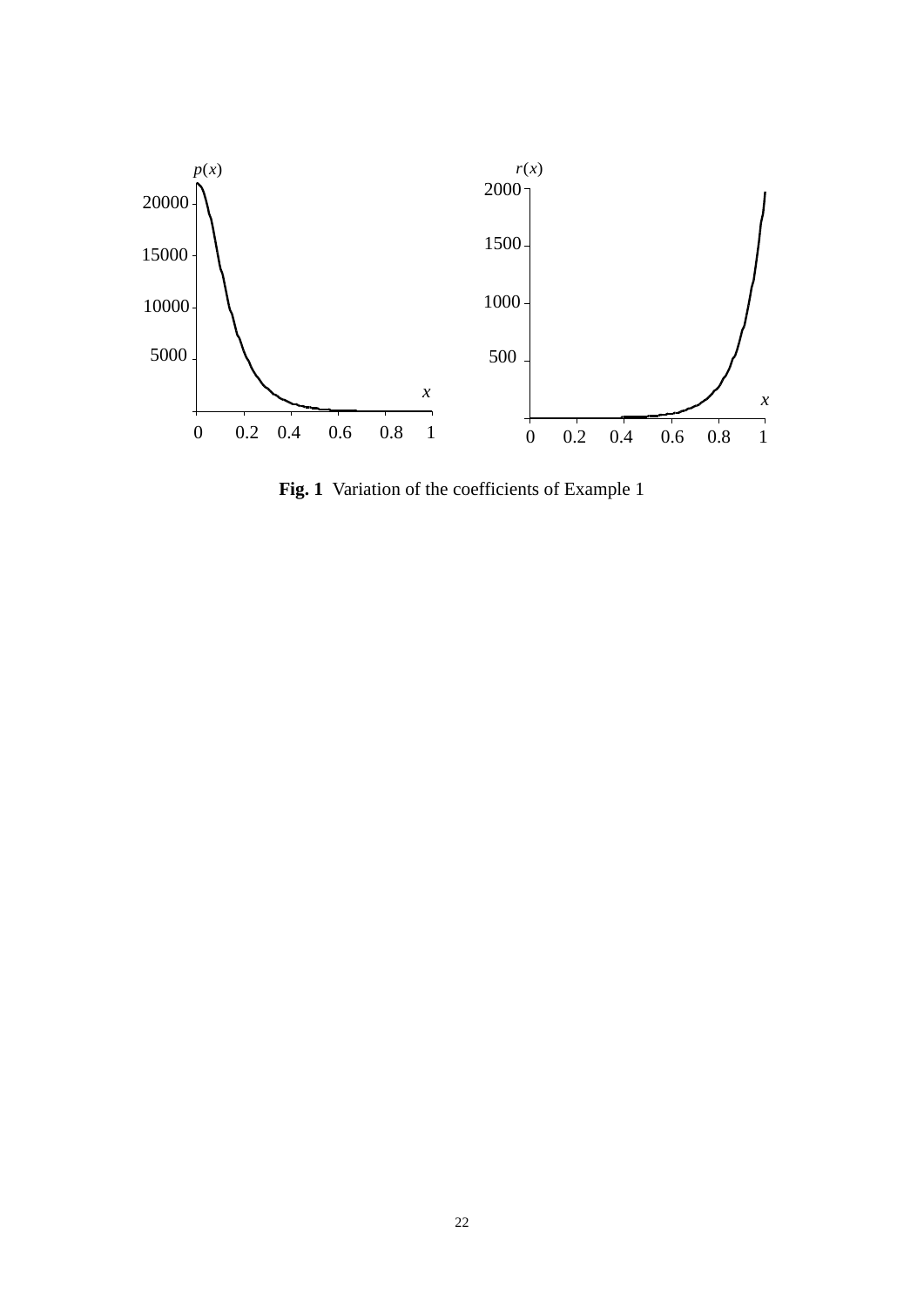

**Fig. 2** First three eigenfunctions of Example 1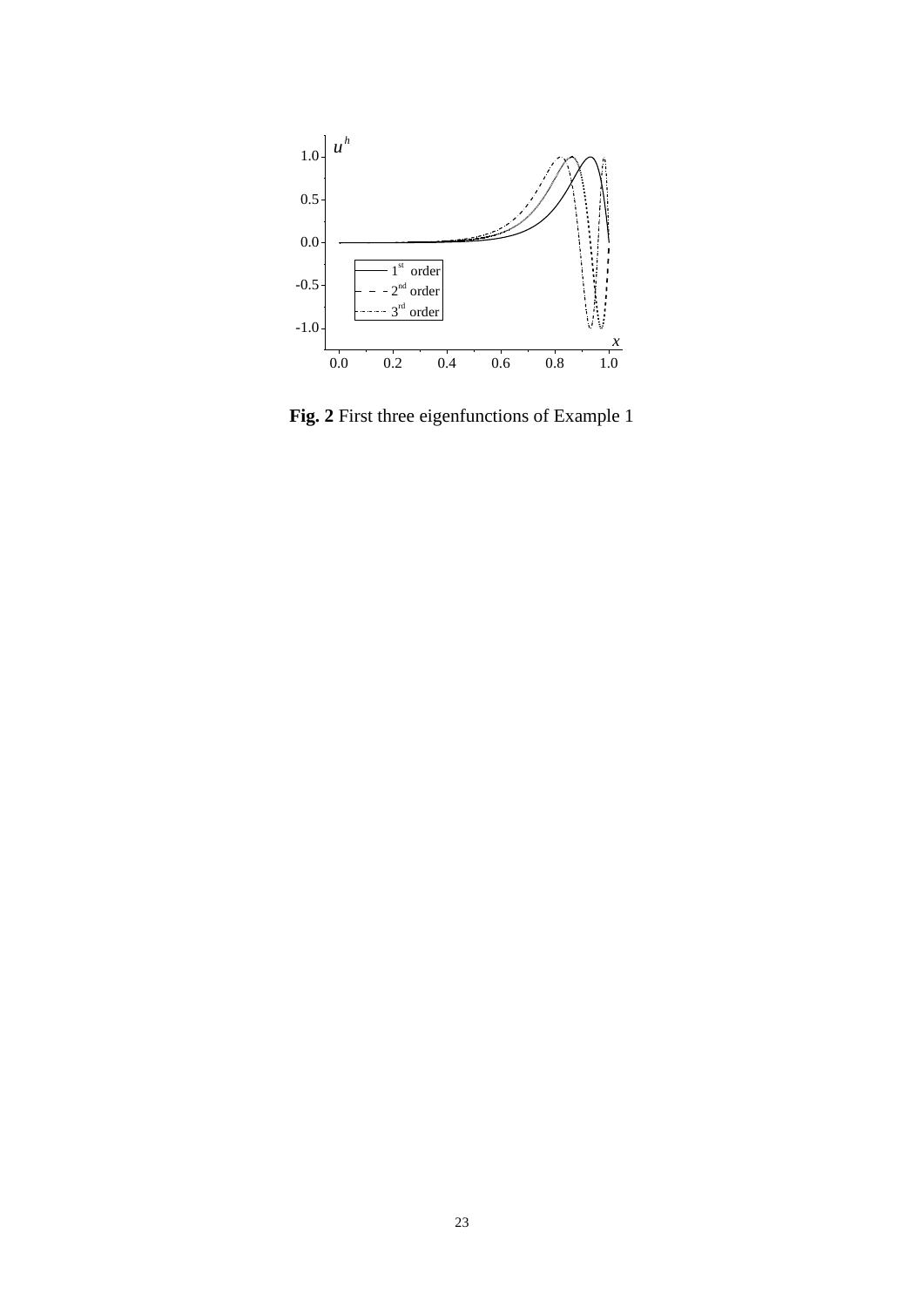

**Fig. 3** Final meshes of first three eigenpairs of Example 1 (*Tol*=10-3)